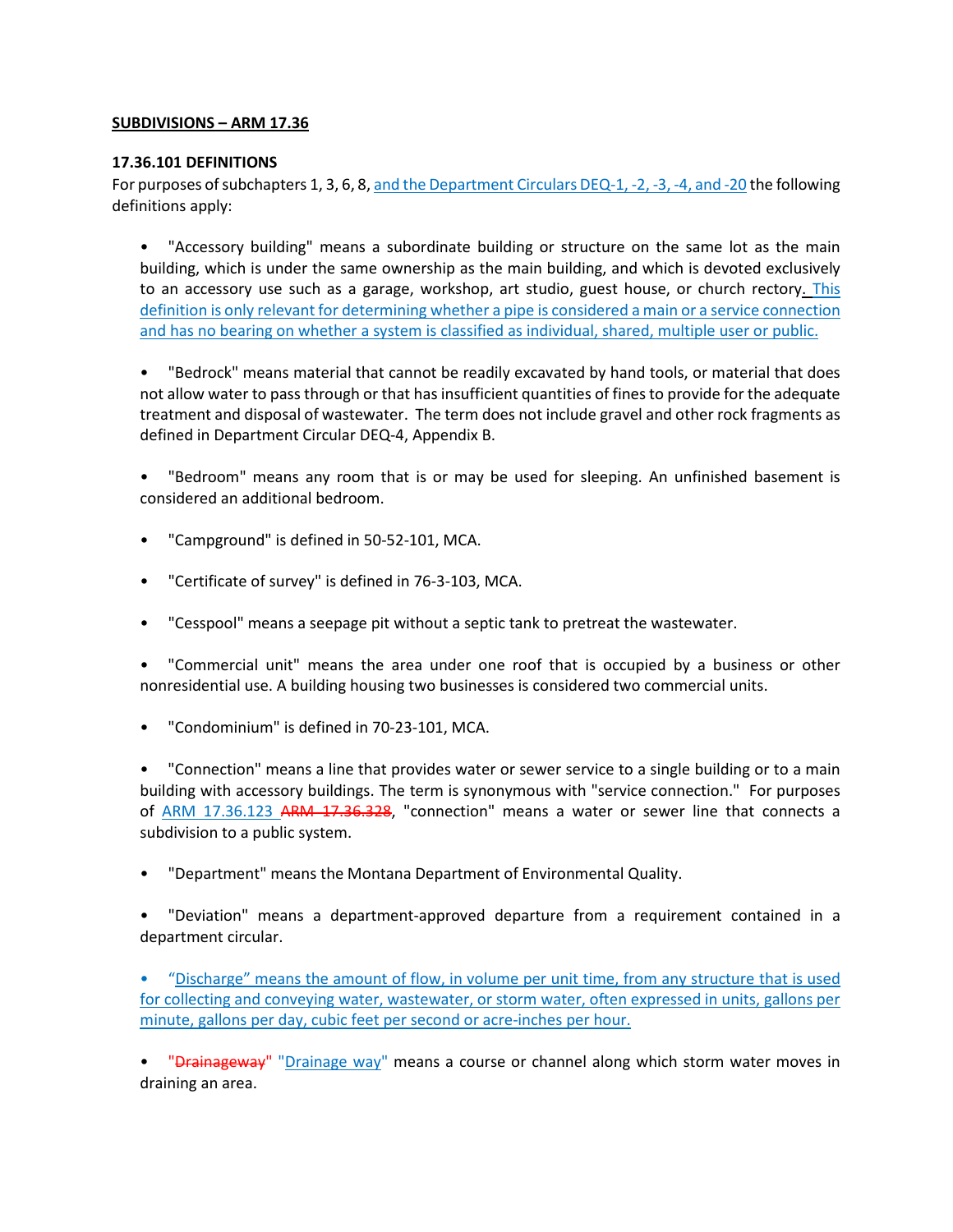• "Dry well" means a storm water detention structure that collects surface runoff and discharges the water below the natural ground surface.

• "Escarpment" means any slope greater than 50% that extends vertically six feet or more as measured from toe to top.

"Existing system" means a water supply or wastewater disposal system, in a proposed subdivision, that was installed prior to the submittal of a subdivision application under this subchapter.

• "Experimental system" means a wastewater treatment system for which specific design standards are not provided in Department Circular DEQ-4 or DEQ-2.

• "Facilities" means public or private facilities for the supply of water or disposal of sewage, storm water, or solid waste, and any pipes, conduits, or other stationary method by which water, storm water, sewage, or solid wastes might be transported or distributed.

• "Failed system" means a wastewater treatment and/or disposal system that no longer provides the treatment and/or disposal for which it was intended, or violates any of the requirements that were in place at the time that the system was approved or permitted.

• "Fill" means artificially placed soil.

• "Flood plain" means the area adjoining the watercourse or drainage way that would be covered by a flood that is expected to recur on the average of once every 100 years or by a flood that has a one percent chance of occurring in any given year. the floodwater of a flood of 100-year frequency, except for sheetflood areas that receive less than 1 foot of water per occurrence and are considered "zone B" or a "shaded X zone" by the federal emergency management agency. The flood plain consists of the floodway and the flood fringe, as defined in ARM 36.15.101.

• "Gray water" means wastewater that is collected separately from sewage flow and that does not contain industrial chemicals, hazardous wastes, or wastewater from toilets.

• "Ground water monitoring" means measuring the depth from the natural ground surface to the seasonally high ground water for a long enough period of time to detect a peak and then a sustained decline in the ground water level.

• "Holding tank" means a watertight receptacle that receives wastewater for retention and does not as part of its normal operation dispose of or treat the wastewater. The term does not include surge tanks used in a gray water irrigation system if the system meets the requirements of ARM 17.36.319 Department Circular DEQ-4.

• "Impervious area" means a hard surface area that prevents or retards the entry of water into the soil. Impervious areas include, but are not limited to, rooftops, traditional asphalt, concrete and gravel parking lots, driveways, roads, and sidewalks.

• "Impervious layer" means any layer of material in the soil profile that has a percolation rate slower than 240 minutes per inch.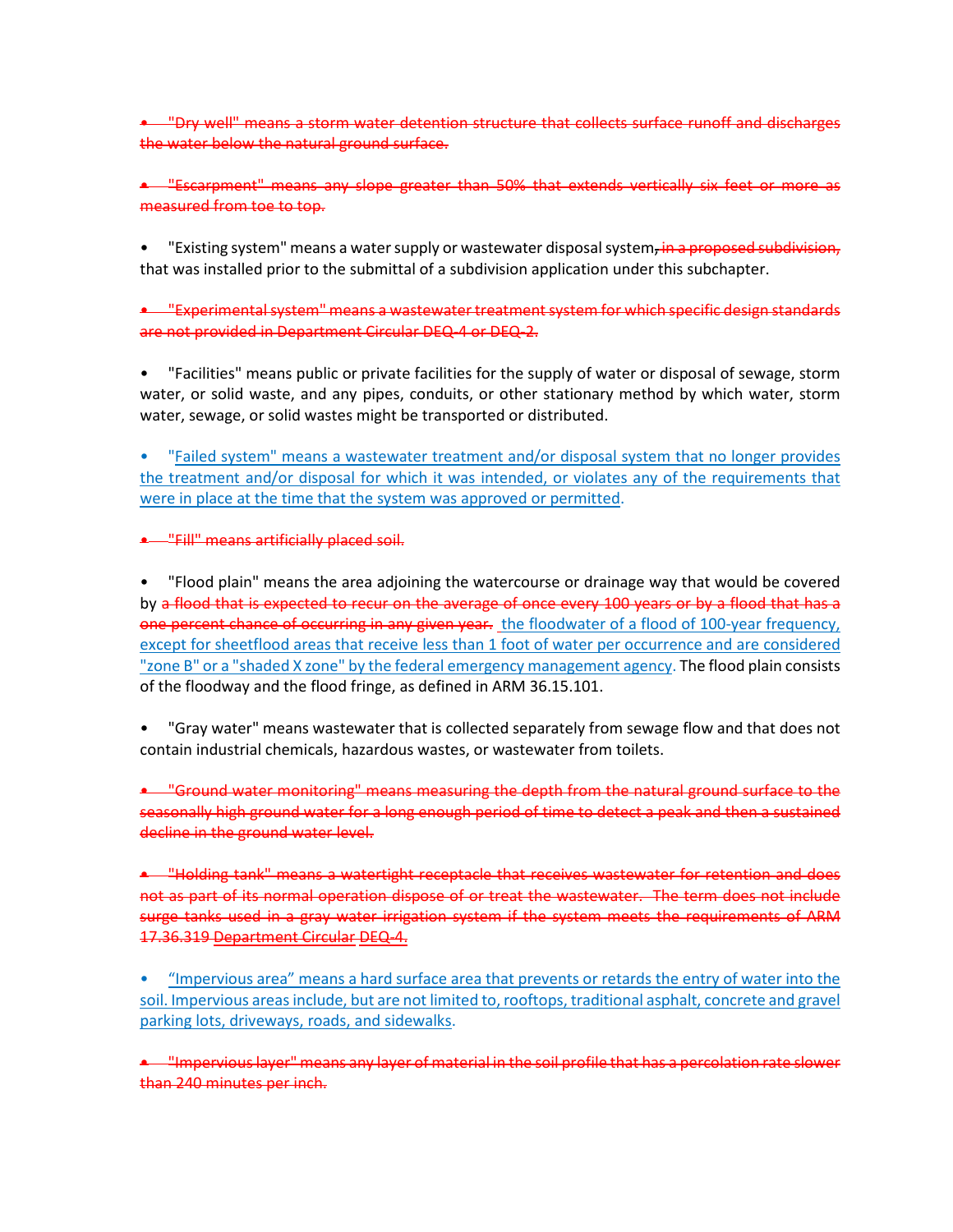• "Individual wastewater system" means a wastewater system that serves one living unit or commercial unit and that is not a public sewage system as defined in 75-6-102, MCA.

• "Individual water system" means any water system that serves one living unit or commercial unit and that is not a public water supply system as defined in 75-6-102, MCA.

• "Irrigation" means those systems that provide subsurface application of water or wastewater to any planted material by means of a piping system.

• "Limiting layer" means bedrock, an impervious layer, or seasonally high ground water.

• "Living unit" means the area under one roof that can be used for one residential unit and that has facilities for sleeping, cooking, and sanitation. A duplex is considered two living units.

• "Local health officer" means health officer as defined in 50-2-101, MCA, or the health officer's designee.

• "Lot" is synonymous with "tract" or "parcel" for purposes of this chapter.

• "Main" means any line providing water or sewer to two or more service connections, any line serving a water hydrant that is designed for firefighting purposes, or any line that is designed to water or sewer main specifications.

• "Mixing zone" is defined in 75-5-103, MCA.

• "Mobile home" means a trailer equipped with necessary service connections that is designed for use as a long-term residence.

• "MS4" means municipal separate storm sewer systems

• "Multiple-user wastewater system" means a wastewater system that serves, or is intended to serve, more than two living units or commercial units or a combination of both and that is not a public sewage system as defined in 75-6-102, MCA. In estimating the population that will be served by a proposed residential system, the reviewing authority shall multiply the number of living units by 2.5.

• "Multiple-user water supply system" means a water supply system that serves, or is intended to serve, more than two living units or commercial units or a combination of both and that is not a public water supply system as defined in 75-6-102, MCA. In estimating the population that will be served by a proposed residential system, the reviewing authority shall multiply the number of living units by 2.5.

"Municipal" means pertaining to an incorporated city or town.

• "Natural soil" means soil that has developed through natural processes and to which no fill material artificially placed soil has been added.

• "Parcel" means a part of land which is created by a division of land. The term is synonymous with "tract" and "lot" for purposes of this chapter.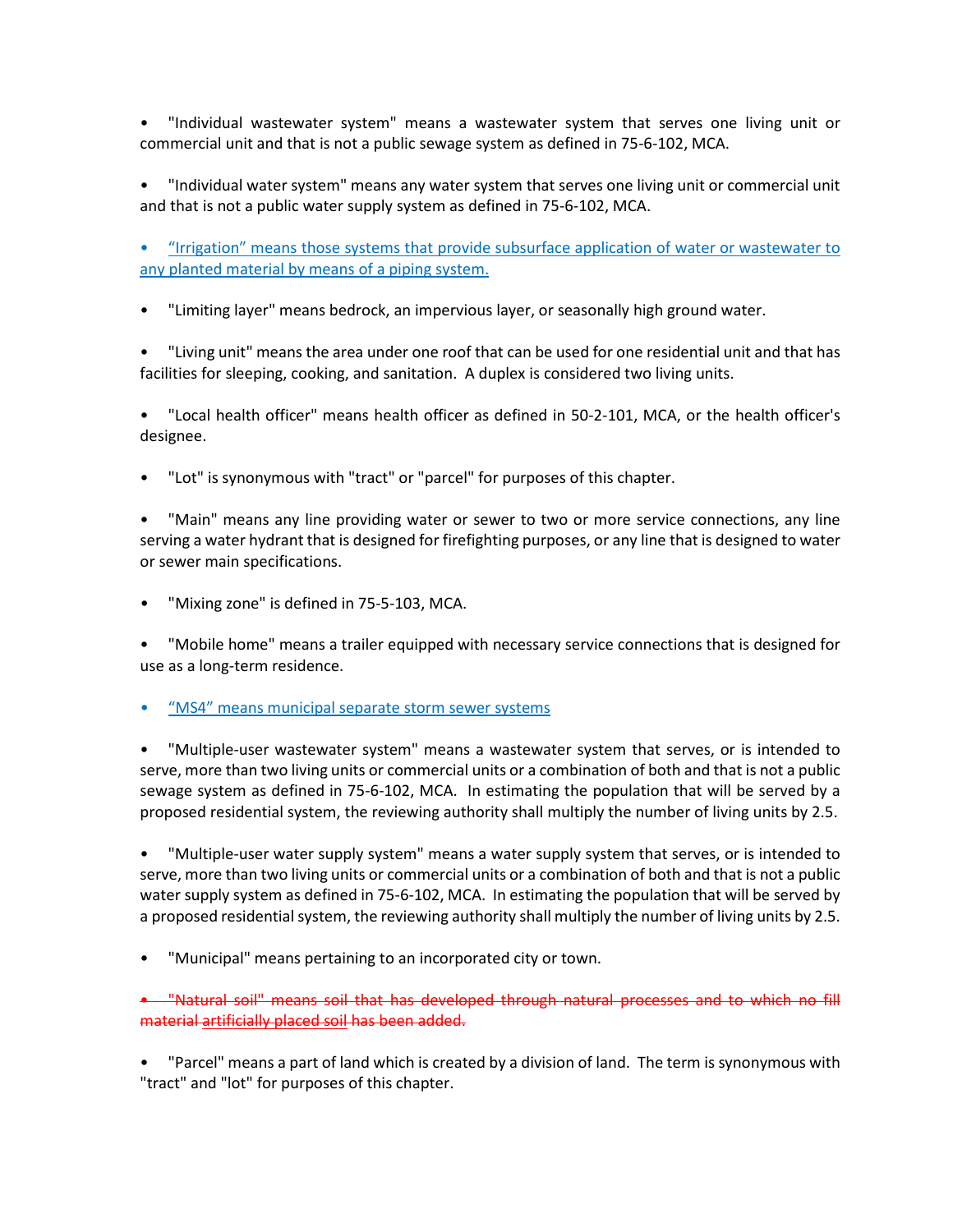• "Percolation test" means a standardized test used to assess the infiltration rate of soils, performed in accordance with Appendix A in Department Circular DEQ-4.

- "Plat" is defined in 76-3-103, MCA.
- "Preliminary plat" is defined in 76-3-103, MCA.
- "Pretreatment"
	- When applied to water means the treatment to reduce suspended solids, impurities, and chemicals prior to full primary treatment or prior to use including, but not limited to filtration, softening, dealkalizing, deionizing, and reverse osmosis.
	- When applied to wastewater means the wastewater treatment that takes place prior to discharging to any component of a wastewater treatment and disposal system including, but not limited to, pH adjustment, oil and grease removal, BOD5, and TSS reduction, screening, and detoxification.
	- When applied to storm water means improving storm water quality by reducing sediment, trash, debris, or organic materials. The term does not apply to the pre-treatment standards promulgated by the EPA and set forth in 40 C.F.R. Part 403 and 40 C.F.R. chapter 1, subchapter N.

• "Professional engineer" means an engineer licensed or otherwise authorized to practice engineering in Montana pursuant to Title 37, chapter 67, MCA.

• "Public wastewater system" means a system for collection, transportation, treatment, or disposal of wastewater that serves 15 or more families or 25 or more persons daily for any 60 or more days in a calendar year. In estimating the population that will be served by a proposed residential system, the reviewing authority shall multiply the number of living units by 2.5, so that ten or more proposed residential connections will be considered a public system. is defined in ARM 17.38.101.

"Public water supply system" means a system for the provision of water for human consumption from a community well, water hauler for cisterns, water bottling plant, water dispenser, or other water supply that has at least 15 service connections or that regularly serves at least 25 persons daily for any 60 or more days in a calendar year. In estimating the population that will be served by a proposed residential system, the reviewing authority shall multiply the number of living units by 2.5, so that ten or more proposed residential connections will be considered a public system. is defined in ARM 17.38.101.

• "Recreational camping vehicle" means a vehicular unit designed primarily as temporary living quarters for recreational, camping, travel, or seasonal use, and that either has its own power or is mounted on, or towed by, another vehicle. The basic types of RVs are camping trailer, fifth wheel trailer, motor home, park trailer, travel trailer, and truck camper.

• "Redoximorphic features" or "mottling" means soil properties associated with wetness that results from the reduction and oxidation of iron and manganese compounds in the soil after saturation and desaturation with water.

• "Registered sanitarian" means a person licensed to practice the profession of sanitarian in Montana pursuant to Title 37, chapter 40, MCA.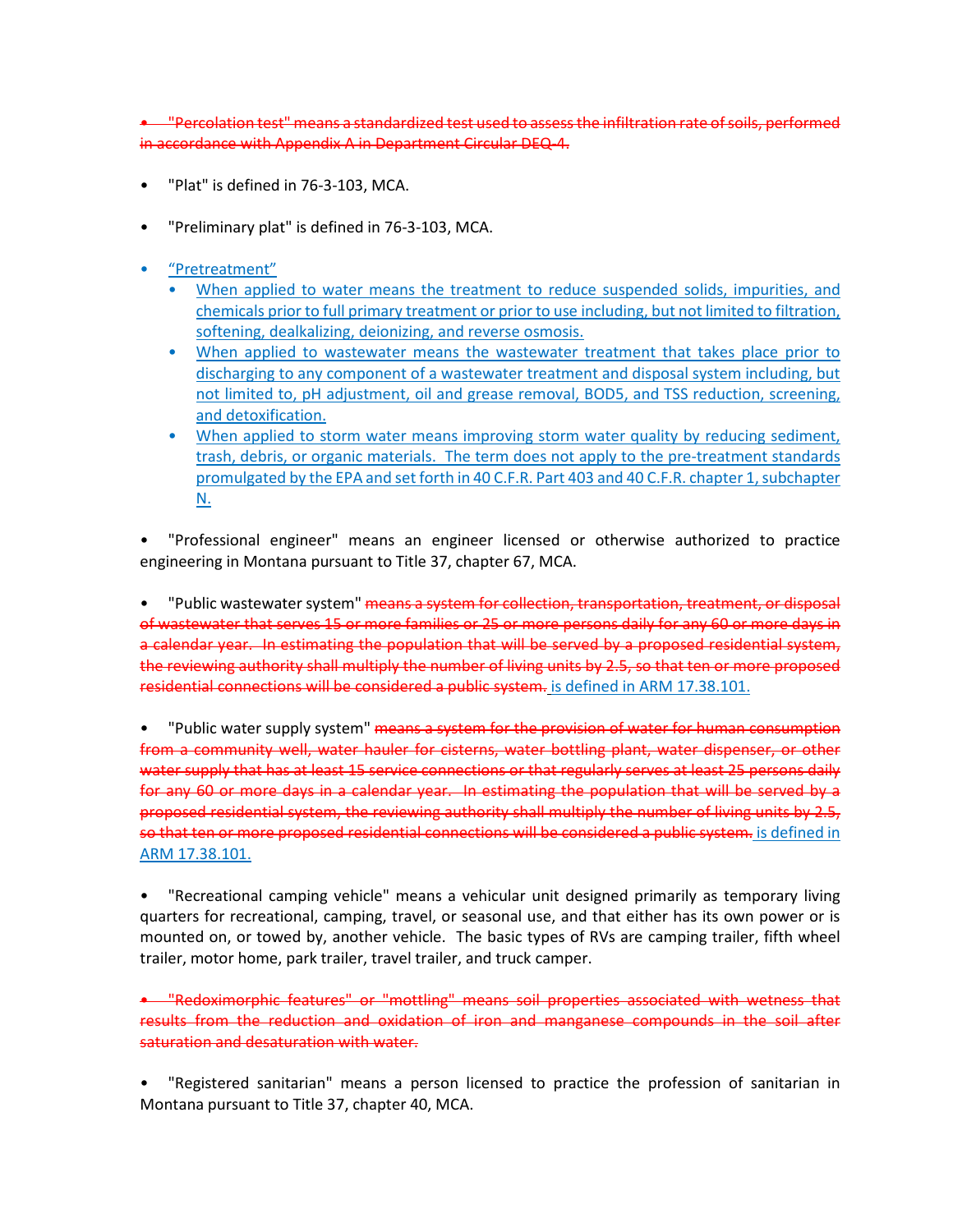• "Replacement Area" means the ground surface area for the location of a wastewater treatment system proposed to replace a failed, failing, or contaminating system.

• "Reviewing authority" is defined in 76-4-102, MCA.

• "Sealed Components" means holding tanks, sealed pit privies, and the components addressed in Department Circular DEQ-4, Chapters 4 and 5.

• "Sealed pit privy" means an enclosed receptacle designed to receive non-water-carried toilet wastes into a watertight vault a building containing a stool, urinal, or seat over an underground watertight vault for the temporary storage of wastewater.

• "Seasonal use" means use for not more than a total of 120 days during any calendar year

• "Seasonally high ground water" means depth from the natural ground surface to the upper surface of the zone of saturation, as measured in an unlined hole or perforated monitoring well during the time of the year when the water table is the highest. The term includes the upper surface of a perched water table.

• "Seepage pit" means a covered underground receptacle that receives wastewater after primary treatment and allows the wastewater to seep into the surrounding soil.

• "Septic tank" means a wastewater settling tank in which settled sludge is in immediate contact with the wastewater flowing through the tank while the organic solids are decomposed by anaerobic action.

• "Service connection" means a line that provides water or sewer service to a single building or main building with accessory buildings, and that is designed to service line specifications. The term is synonymous with "connection."

"Sewage" is synonymous with "wastewater" for purposes of this chapter.

• "Sewage system" means a device for collecting or conducting sewage, industrial wastes, or other wastes to an ultimate disposal point through a wastewater treatment system;

• "Shared wastewater system" means a wastewater system that serves, or is intended to serve, two living units or commercial units or a combination of both and that is not a public sewage system as defined in 75-6-102, MCA.

• "Shared water system" means a water system that serves, or is intended to serve, two living units or commercial units or a combination of both and that is not a public water supply system as defined in 75-6-102, MCA.

• "Site evaluation" means an evaluation to determine if a site is suitable for the installation of a subsurface wastewater treatment system.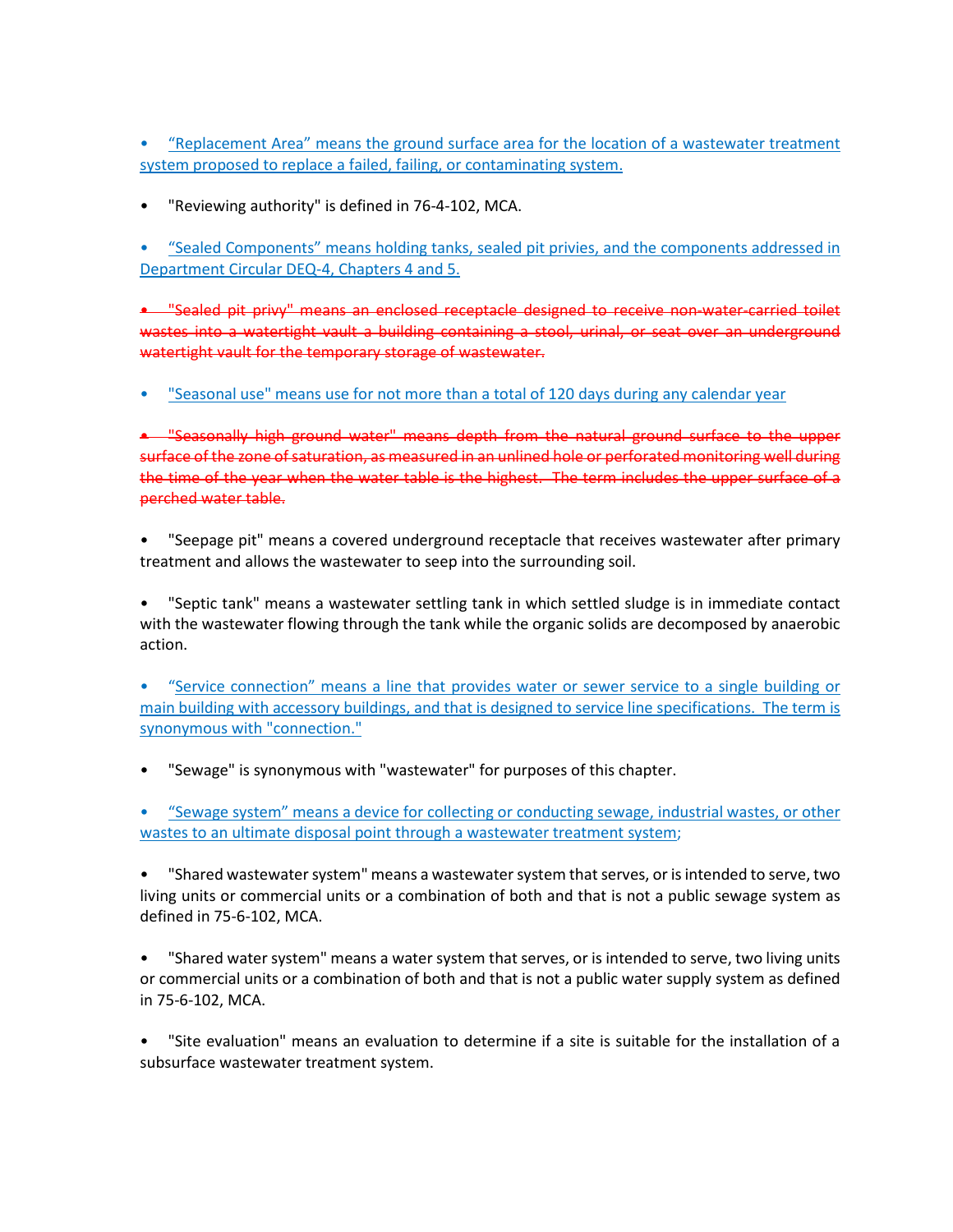• "Slope" means the rate that a ground surface declines in feet per 100 feet. It is expressed as percent of grade.

• "Soil consistence" means the attributes of soil material as expressed in degree of cohesion and adhesion or in resistance to deformation or rupture. See Appendix B of Department Circular DEQ-4

• "Soil profile" means a description of the soil strata to a depth of eight feet using the United States Department of Agriculture (USDA) soil classification system method, which can be found in Appendix B, Department Circular DEQ-4.

• "Soil structure" means the combination or arrangement of primary soil particles into secondary units or peds. See Appendix B of Department Circular DEQ-4.

• "Soil texture" means the amount of sand, silt or clay measured separately in a soil mixture. See appendix B of Department Circular DEQ-4.

- "Spring" means natural opening in the earth's surface from which water issues or seeps.
- "State waters" is defined in 75-5-103, MCA.

• "Storm Sewer" means a network of pipes that conveys surface drainage to an outfall from an inlet or through a manhole.

• "Storm Water" means water that originates during a [storm](https://en.wikipedia.org/wiki/Precipitation_(meteorology)) event. Storm water can infiltrate, evaporate, or runoff. Used interchangeably with the term "storm water drainage."

• "Subsurface wastewater treatment system" means the process of wastewater treatment in which the effluent is applied below the soil surface or into a mound by an approved distribution system.

• "Surface water" means any water on the earth's surface including, but not limited to, streams, lakes, ponds, reservoirs, and irrigation ditches, whether fresh or saline.

• "Unstable land forms" means areas showing evidence of mass down-slope movement such as hummock hill slopes, debris flows, landslides, and rock falls. Unstable land forms may be evidenced by slip surfaces roughly parallel to the hillside; landslide scars and carving debris ridges; fences, trees, or telephone poles which appear tilted; or tree trunks which bend uniformly as they enter the ground.

• "Waiver" means a department-approved departure from a requirement contained in department rules. Granting of waivers must be in accordance with ARM 17.36.601.

• "Wastewater" means water-carried wastes. For purposes of these rules, wastewater does not include storm water. The term includes, but is not limited to, the following:

- household, commercial, or industrial wastes;
- chemicals;
- human excreta; or
- animal and vegetable matter in suspension or solution.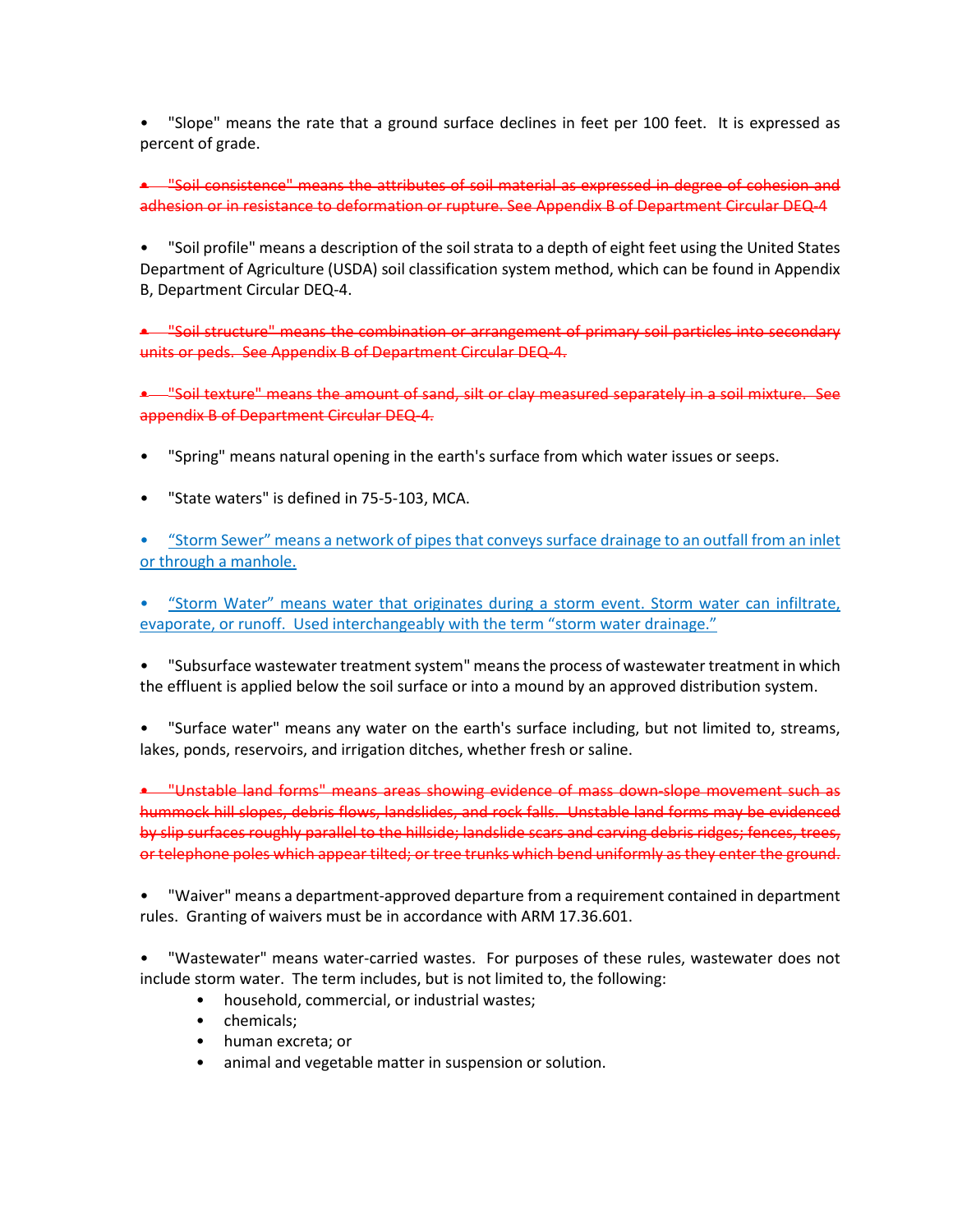• "Wastewater treatment system" or "wastewater disposal system" means a system that receives wastewater for purposes of treatment, storage, or disposal. The term includes, but is not limited to, all disposal methods described in Department Circulars DEQ-2 and DEQ-4.

• "Well" means an artificial excavation that derives water from the interstices of rocks or soil which it penetrates.is synonymous with the term "water well" defined in 75-5-103(41), MCA.

• "Well isolation zone" means the area within a 100-foot radius of a water well.

• "Wetlands" are areas inundated or saturated by ground or surface water sufficient to support, and that under normal circumstances do support, a prevalence of vegetation typically adapted for life in saturated soil conditions. Wetlands generally include swamps, marshes, bogs, and similar areas. See 33 C.F.R. § 328.3(4).

(72) "Zone of saturation" means the area beneath the ground in which all open spaces are filled with ground water.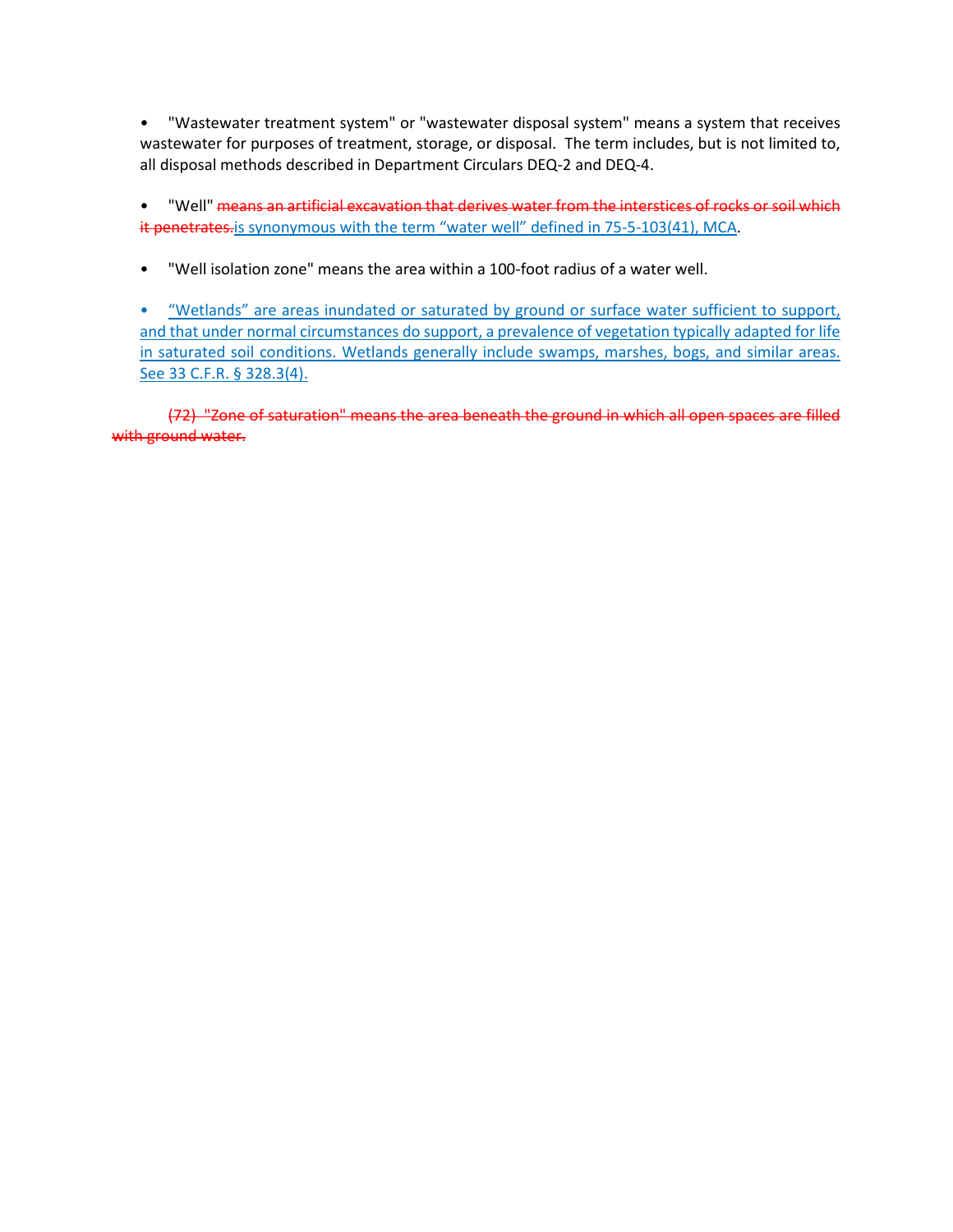#### **17.36.102 APPLICATION--GENERAL**

(1) To initiate review of  $a$ -subdivision an application under  $76-4-114$   $76-4-125$  or 76-4-134, a person must submit a complete application to the department. The application must be signed by all owners of record of the property proposed to be subdivided or properties. In the application, the owners may designate an authorized representative responsible for subsequent correspondence with the reviewing authority. If the department has certified a local department or board of health to review subdivisions pursuant to 76-4-104, MCA, the application must be submitted to the local reviewing authority.

(2) A subdivision application must be on a form approved provided by the department. Copies of the application form may be obtained from the Department of Environmental Quality, P.O. Box 200901, Helena, MT 59620-0901[, http://www.deq.mt.gov,](http://www.deq.mt.gov/) or from the local reviewing authority.

(3) A copy of the complete application, including all supporting information supplied to the reviewing authority, and all resubmittals of the application, must be submitted concurrently to the local health officer having jurisdiction for purposes of reviewing compliance with local laws and regulations, as provided in ARM 17.36.108.

(4) To resume review of an application that has been inactive for more than one year after the issuance of a denial letter by the reviewing authority, the applicant shall reapply and submit fees as required by subchapter 8, unless the file is inactive due to ground water monitoring, flood plain surveys, additional testing or sampling information which must be done seasonally, acquiring water rights, or other similar long-time frame requirements imposed by the reviewing authority or another agency.

(5) In addition to meeting the requirements of this chapter, subdivisions parcels designed for the placement of mobile homes or recreational camping vehicles may be subject to the requirements of ARM Title 37, chapter 111, subchapter 2.

(6) If a proposed subdivision an application includes facilities for onsite wastewater treatment or disposal, including gray water irrigation, the developer shall notify the designated agent of the local board of health prior to presenting the subdivision application to the reviewing authority. The designated agent may conduct a preliminary site assessment to determine whether the site meets applicable state and local requirements.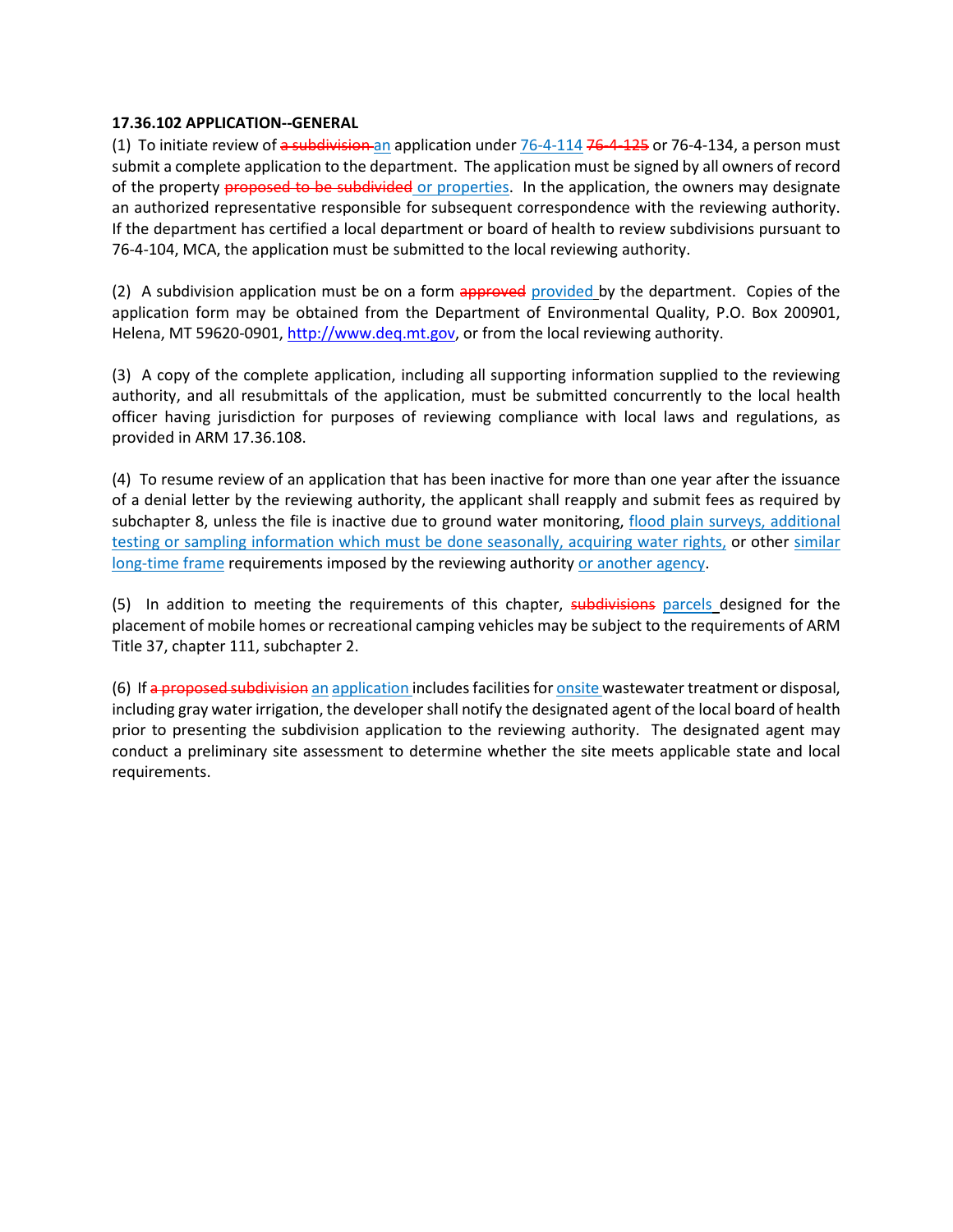#### **17.36.103 APPLICATION--CONTENTS**

(1) In addition to the completed application form required by ARM 17.36.102, the following information must be submitted to the reviewing authority as part of a subdivision an application:

(a) a fee calculation sheet, as provided by the department, and payment of review fees as required in subchapter 8;

(b) one copy of a design report and one copy of plans and specifications for water supply, wastewater treatment, and storm water systems until the plans are approvable, after which three copies of final plans and specifications must be submitted;

(c) if public or multiple-user water supply or wastewater systems are proposed, one copy of the design report and one set of plans and specifications may be submitted until the plans are approvable, after which three copies of final plans and specifications must be submitted;

 $(d)$  (c) lot layout documents as required by ARM 17.36.104;

 $(e)$  (d) a vicinity maps or plans showing the locations of the following features if they are within 100 feet of proposed or approved subdivision mixing zones, within 100 feet of proposed subdivision water supply or wastewater treatment facilities, or within 100 feet of the perimeter of the proposed subdivision:

(i) a small-scale vicinity map showing lakes, streams, irrigation ditches, wetlands, and springs, located within  $\frac{1}{2}$  mile from any existing or proposed well or drainfield or perimeter of the subdivision; and

(ii) a large-scale vicinity map showing existing, previously approved, and proposed wells, wastewater treatment systems, and mixing zones existing or approved public water and public wastewater facilities, drainfields, existing or approved mixing zones, lagoons, or other sources of contamination within 1,000 feet of any existing or proposed well or drainfield or perimeter of the subdivision;

(f) (e) evidence that the water source is sufficient in terms of quality, quantity, and dependability, in accordance with ARM 17.36.117 and 17.36.332;

(g) if ground water is proposed as a water source, the applicant shall submit the following information:

(i) the location of the proposed ground water source, which must be shown on the lot layout, indicating distances to any potential sources of contamination within 500 feet, any known mixing zone as defined in ARM 17.30.502 within 500 feet, and any sewage lagoon within 1,000 feet. If the reviewing authority identifies a potential problem, it may require that all potential sources of contamination be shown in accordance with Department Circular PWS-6; and

(ii) a description of the proposed ground water source, including approximate depth to water bearing zones and lithology of the aquifer;

(h) if water is to be supplied by means other than individual on-site wells, information about water use agreements;

(i) if subsurface wastewater treatment systems are proposed:

(i) soil profile descriptions, percolation tests if required, and other pertinent soil information for each proposed drainfield;

(ii) seasonal high ground water information;

(iii) direction and percentage of slope across the treatment area or a contour map with a contour interval of at least two feet; and

 $(iv)$  (f) any other-evidence to show whether the wastewater treatment systems, including gray water systems, are sufficient in terms of capacity and dependability in accordance with ARM Title 17, Chapter 36, Subchapter 3;

(j) if gray water irrigation systems are proposed:

(i) descriptions of the soils within 25 feet of proposed gray water irrigation areas. Soils must be described in accordance with Department Circular DEQ-4. Each test hole must be keyed by a number on a copy of the lot layout or map with the information provided in the report; and

(ii) the location and design of the proposed systems;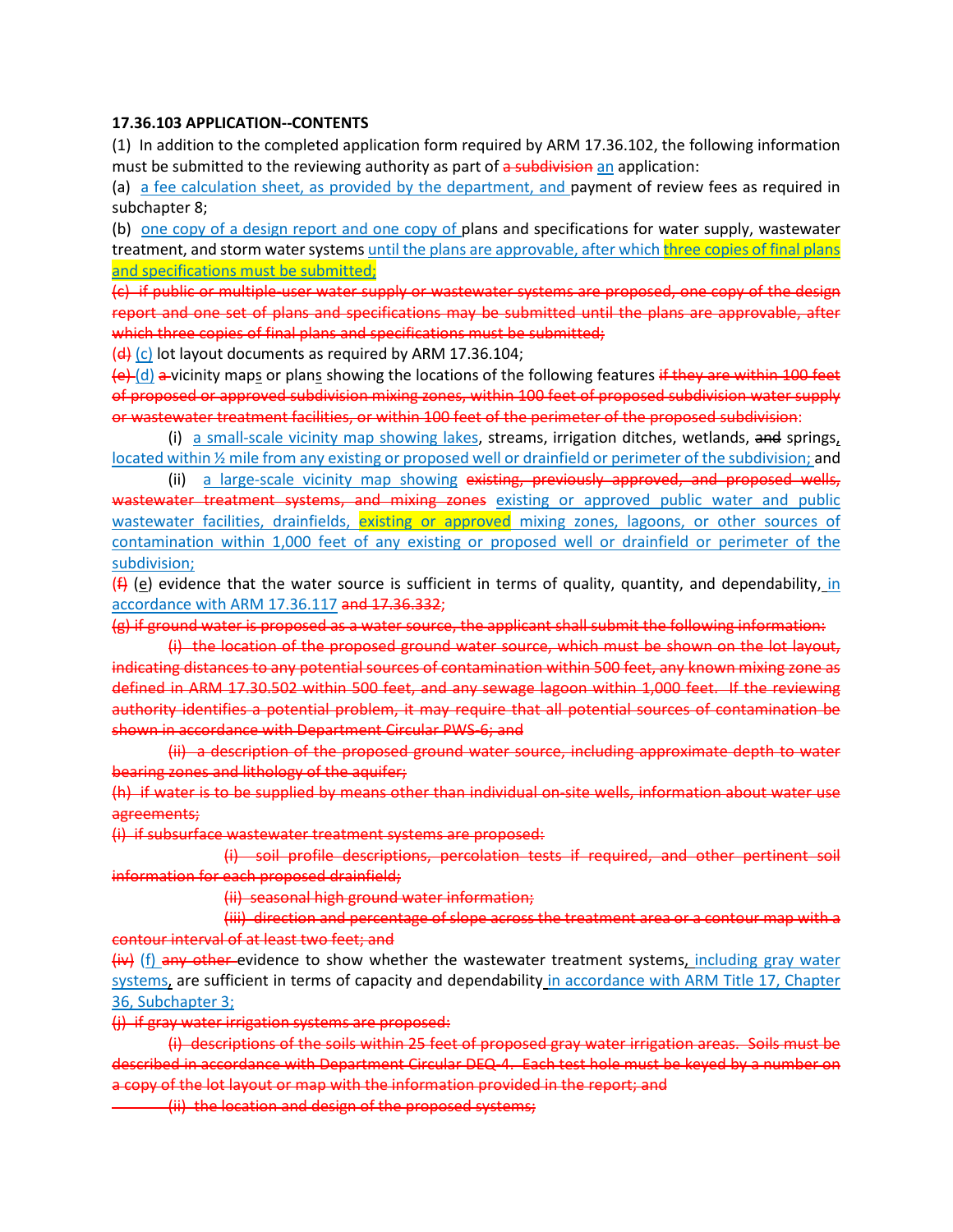$\{k\}$  (g) a copy of the nondegradation analysis and calculations as required by ARM 17.30.715. If the proposed wastewater disposal facilities for a subdivision are subject to the discharge permit requirements of Title 75, chapter 5, MCA, and ARM Title 17, chapter 30, the applicant shall first obtain the discharge permit and provide the reviewing authority with a copy of the discharge permit nondegradation determination;

(H) (h) a storm drainage map and plan as required by ARM 17.36.310 evidence that storm water facilities will be of sufficient size and located to ensure proper drainage and treatment in accordance with ARM 17.36.310;

 $(m)$  (i) the name of the solid waste disposal site that will serve the subdivision and information as required in ARM 17.36.309;

 $(n)$  (i) a copy of any environmental assessment required prepared for the subdivision under Title 76, chapter 3, MCA;

 $\left\{\Theta\right\}$  (k) a copy of the plat, certificate of survey, deed, or other document that is consistent with the document that will be, or has been, filed with the county clerk and recorder for the proposed subdivision; (p) a copy of applicable letters of approval or denial from local government officials; (l) If planning and platting approval is required under Title 76, Chapter 3 MCA; the applicant must include

(i) a copy of the preliminary plat approval and findings of fact

(ii) any public comments or summaries of public comments collected as provided in [76-3-](https://leg.mt.gov/bills/mca/title_0760/chapter_0030/part_0060/section_0040/0760-0030-0060-0040.html) [604\(](https://leg.mt.gov/bills/mca/title_0760/chapter_0030/part_0060/section_0040/0760-0030-0060-0040.html)7).

(q) for an application that is not subject to review by a local reviewing authority under 76-4-104, MCA, a certification from the local health officer having jurisdiction that the design for non-public water supply and wastewater disposal facilities complies with applicable laws and regulations of local government;

 $(r)$  (m) a copy of applicable supporting legal documents;

 $\left( \frac{1}{2} \epsilon \right)$  (n) except for connections to existing public systems addressed under ARM 17.36.328(2)(b)(iv) 17.36.123, if the proposed water supply is from wells or springs, or is relocating an existing multi-user water supply, a letter from the Department of Natural Resources and Conservation stating that the water supply, either:

• Is, or is not, located in a controlled groundwater area, and,

• is either exempt from water rights permitting requirements; or

(iii) has a water right, as defined in 85-2-422, MCA.

(t) a copy or a summary of any public comments on preliminary sanitation information collected as provided in 76-3-604(7), MCA;

(u) if an application involves a change to the plans and specifications for a subdivision previously approved by the reviewing authority, a copy of the certificate of subdivision approval and a copy of the approved lot layout document;

(o) a copy of any existing certificate of subdivision approval and the approved lot layout document;

(p) a letter from the Montana Sage Grouse Habitat Conservation Program or evidence the subdivision is located outside designated sage grouse habitat as required under 76-22-104, MCA

 $\overline{v}(x)$  (q) information required in ARM 17.30.1702 regarding setbacks between sewage lagoons and wells; and

 $(w)$  (r) all additional information that is required under this chapter or that the reviewing authority determines is reasonably necessary for the review of the application.

## **17.36.104 APPLICATION--LOT LAYOUT DOCUMENT**

 $(1)$  The applicant shall provide four copies of lot layout documents for the proposed subdivision application. One copy of the lot layout may be submitted until the plans are approvable, after which four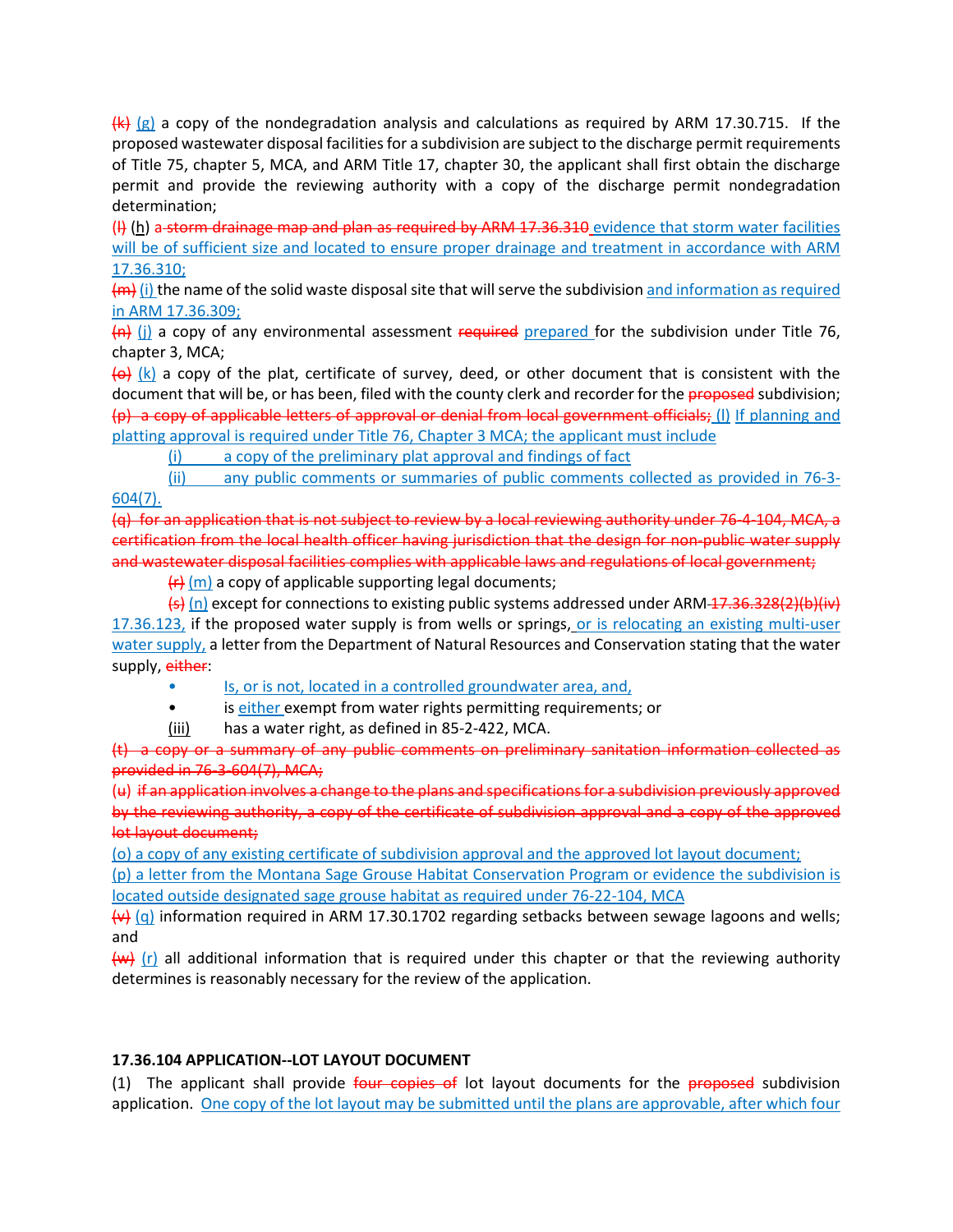copies of the final lot layout must be submitted. The lot layout documents must be on sheets no larger than 11" x 17", at a scale no smaller than  $1" = 200'$ . The reviewing authority may require a larger scale if needed to enhance readability. Multiple sheets may be used for large developments, provided that individual lots are not split across two sheets. If multiple sheets are used, a single sheet must also be provided, using an appropriate scale, that shows the entire development.

(2) The following information must be provided on the lot layout documents. Other information (e.g., percolation test results, soil profile descriptions) may be included on the lot layout documents only if the documents remain legible:

(a) the name of the subdivision, and the county, section, township and range (e.g., "Sec. 12 T27N R6E") in which the **proposed** subdivision is located;

(b) a north arrow and scale;

(c) the boundaries, dimensions, and total area of each lot;

(d) an identifier or number for each lot (e.g., "Lot 1, Lot 2," "Tract 1, Tract 2," or "Parcel 1, Parcel

2");

(e) locations of existing and proposed easements;

(f) locations of existing and proposed roads and utilities facilities;

(g) locations, sizes, and design details of existing and proposed storm water structures (culverts, ponds, dry wells, etc.);

(g) locations of drainage ways;

 $(i)$  (h) name and affiliation of the person who prepared the lot layout;

 $(i)$  (i) information as set out in Table 1 for the specific water supply, and wastewater, and storm water systems in the subdivision, and those located within 100 feet of the perimeter of the subdivision or parcel. All systems must be labeled as "existing" or "proposed."

|                                                                                                                                    | <b>Subdivisions</b><br>served<br>by<br>nonmunicipal<br>wells | Subdivisions served<br>by nonmunicipal<br>wastewater<br>systems | Subdivisions<br>by<br>served<br>municipal<br>water<br>or<br>municipal<br>sewer<br>systems | <del>Subdivisions served</del><br><del>municipal</del><br>₩<br>wastewater systems |
|------------------------------------------------------------------------------------------------------------------------------------|--------------------------------------------------------------|-----------------------------------------------------------------|-------------------------------------------------------------------------------------------|-----------------------------------------------------------------------------------|
| Existing<br>and<br>proposed<br>wells,<br>setbacks in<br>ARM<br>17.36.323 Table 2,<br>and features listed in<br>ARM 17.36.103(1)(e) | X                                                            | x                                                               | x                                                                                         | X                                                                                 |
| Water lines (suction<br>and pressure)                                                                                              |                                                              |                                                                 | X                                                                                         | $\boldsymbol{\mathsf{X}}$                                                         |
| Water<br>lines<br>(extension<br>and<br>connections)                                                                                | X                                                            | x                                                               | X                                                                                         | X                                                                                 |
| Existing<br>and<br>proposed<br>wastewater systems                                                                                  | X                                                            | X                                                               |                                                                                           |                                                                                   |

## REQUIREMENTS FOR LOT LAYOUTS

## TABLE 1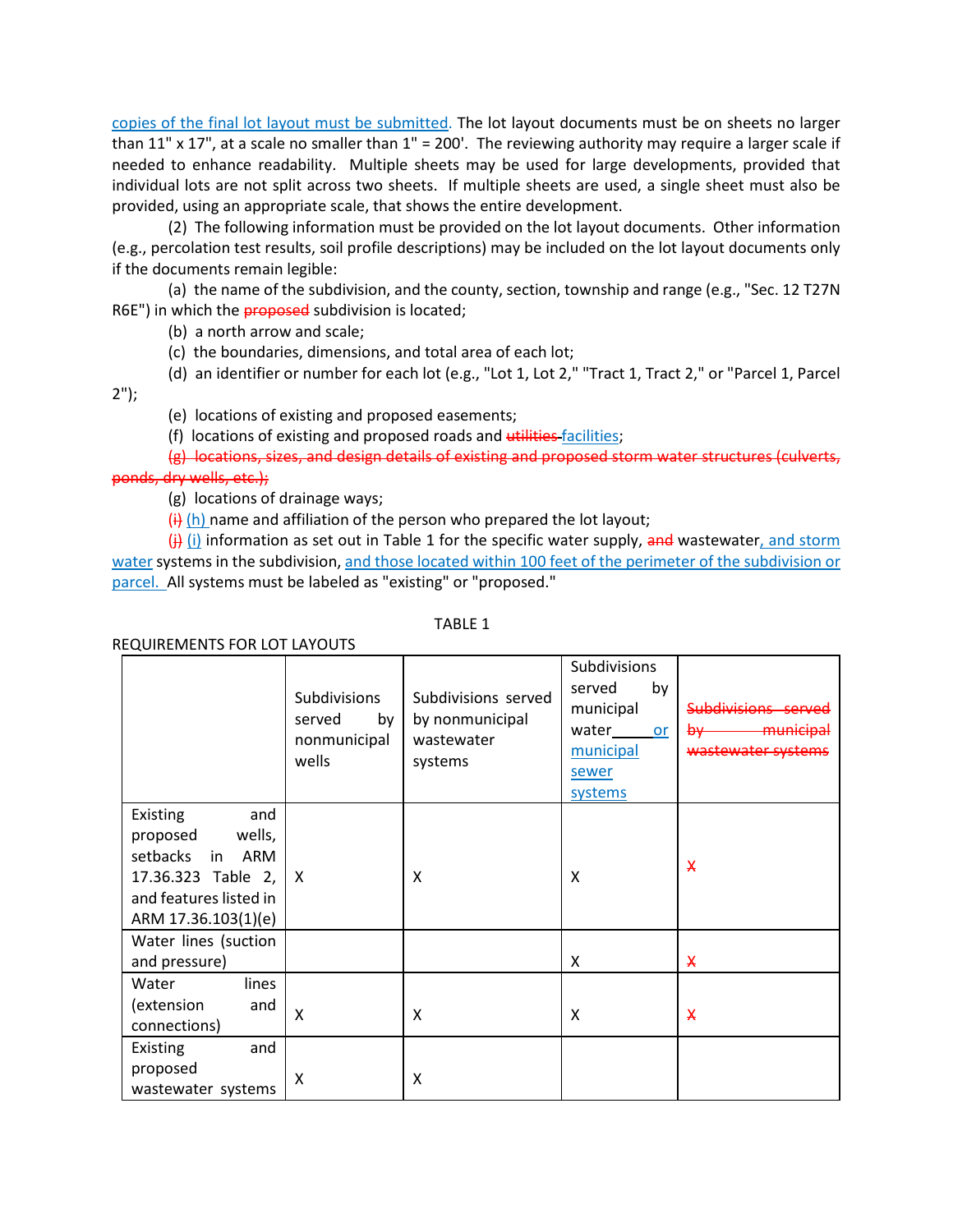| (drainfield,               |   |                    |                    |                           |
|----------------------------|---|--------------------|--------------------|---------------------------|
| replacement<br>area,       |   |                    |                    |                           |
| and existing septic        |   |                    |                    |                           |
| tanks)                     |   |                    |                    |                           |
| Existing<br>and            |   |                    |                    |                           |
| proposed gray water        | X | X                  | X                  | $\mathsf{\mathsf{X}}$     |
| irrigation systems         |   |                    |                    |                           |
| Percent<br>and             |   |                    |                    |                           |
| direction of slope         | X | X                  |                    |                           |
| across the drainfield      |   |                    |                    |                           |
| Sewer<br>lines             |   |                    |                    |                           |
| (extensions<br>and         |   |                    |                    |                           |
| connections)               | X | X                  | X                  | $\star$                   |
| Lakes,<br>springs,         |   |                    |                    |                           |
| irrigation<br>ditches,     |   |                    |                    |                           |
| wetlands<br>and            | X | X                  |                    |                           |
| streams                    |   |                    |                    |                           |
| Percolation<br>test        |   |                    |                    |                           |
| if<br>locations,           |   |                    |                    |                           |
| provided, keyed to         |   | Χ                  |                    |                           |
| result form                |   |                    |                    |                           |
| Soil<br>pit<br>locations   |   |                    |                    |                           |
| keyed to soil profile      |   |                    |                    |                           |
| descriptions               |   | X                  |                    |                           |
| Ground<br>water            |   |                    |                    |                           |
| monitoring<br>wells        |   |                    |                    |                           |
| keyed to monitoring        | X | X                  | X                  | $\boldsymbol{\mathsf{X}}$ |
| results form               |   |                    |                    |                           |
| Floodplain                 |   |                    |                    |                           |
| boundaries                 | X | Χ                  | X                  | X                         |
|                            | X | $\pmb{\mathsf{X}}$ | X                  |                           |
| Cisterns                   |   |                    |                    | $\pmb{\mathsf{X}}$        |
| Existing<br>and            |   |                    |                    |                           |
| building<br>proposed       | X | Χ                  | Χ                  | Х                         |
| locations                  |   |                    |                    |                           |
| Driveways                  | X | $\pmb{\mathsf{X}}$ | $\pmb{\mathsf{X}}$ | $\pmb{\mathsf{X}}$        |
| Road<br>cuts<br>and        |   |                    |                    |                           |
| escarpments<br>or          |   | X                  |                    |                           |
| slopes > 25%               |   |                    |                    |                           |
| Mixing<br>zone             |   |                    |                    |                           |
| boundaries<br>and          |   |                    |                    |                           |
| direction of ground        | X | X                  |                    |                           |
| water flow                 |   |                    |                    |                           |
| Locations, sizes, and      |   |                    |                    |                           |
| design details<br>of       |   |                    |                    |                           |
| existing<br><del>and</del> | X | X                  | X                  | $\pmb{\mathsf{X}}$        |
| proposed<br>storm          |   |                    |                    |                           |
| water facilities           |   |                    |                    |                           |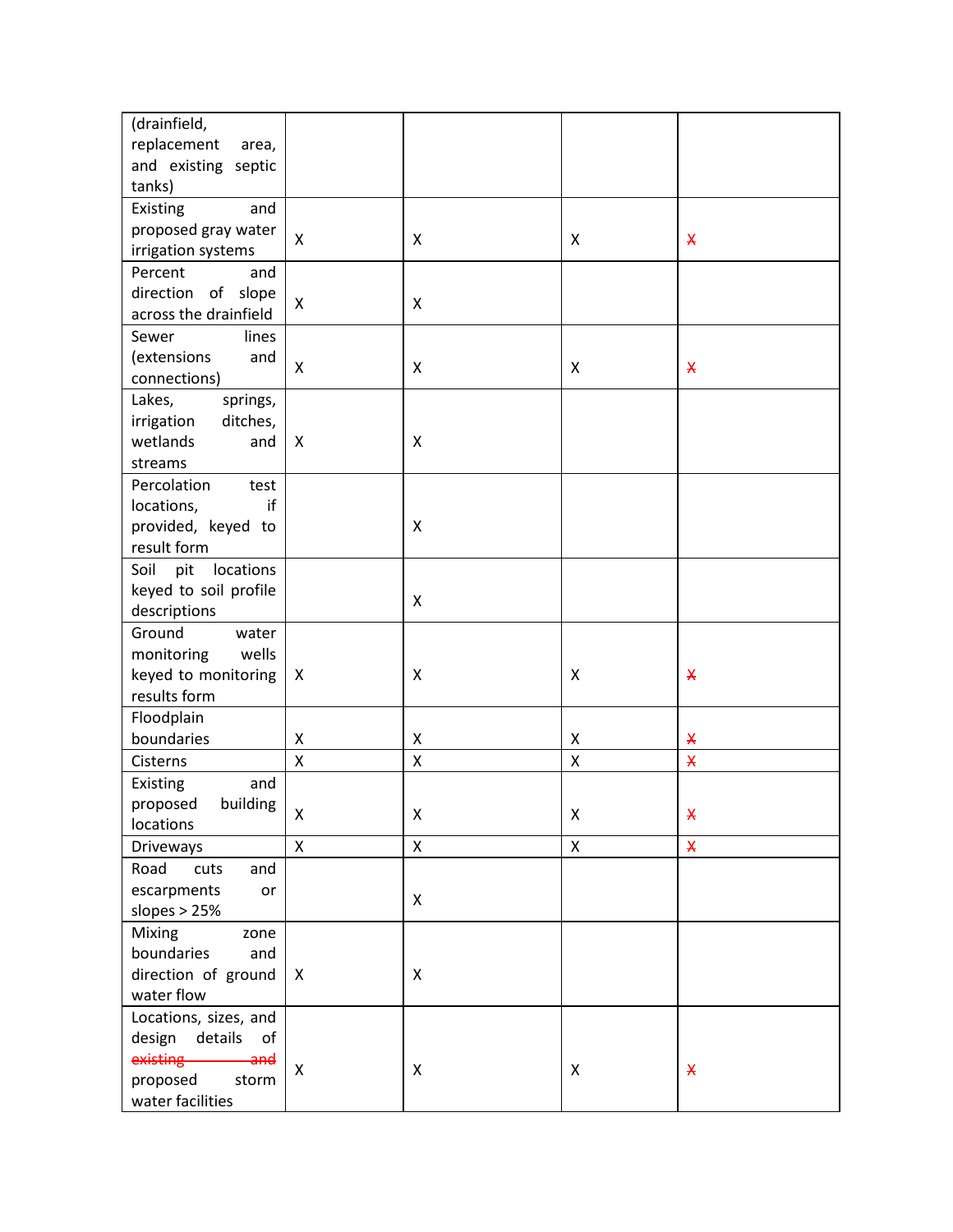| Locations, of existing |        |  |
|------------------------|--------|--|
| storm water facilities | $\sim$ |  |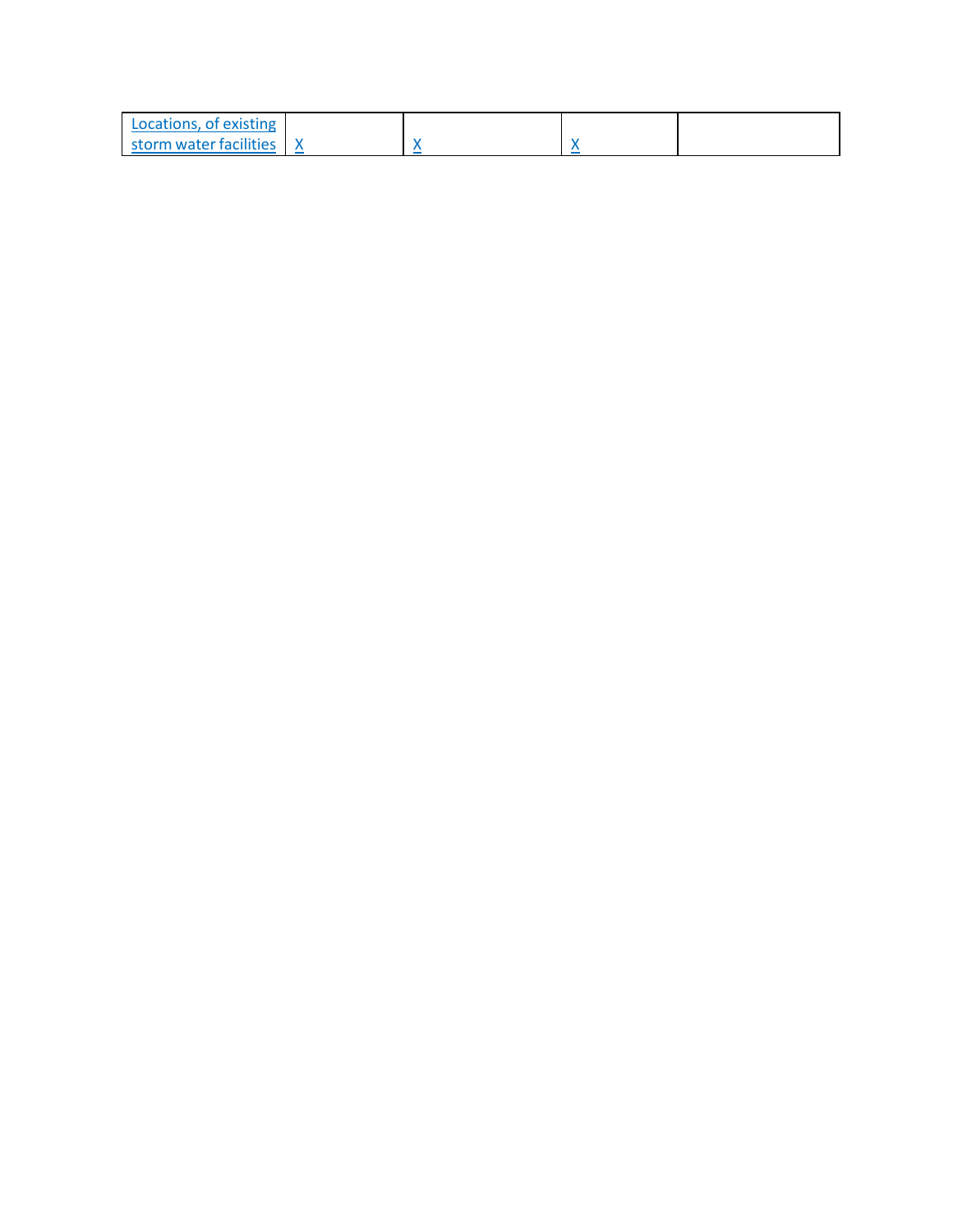#### **17.36.106 REVIEW PROCEDURES--APPLICABLE RULES**

(1) The procedures and timelines for review of subdivision applications by the reviewing authority are as provided in 76-4-114, MCA.

(2) Subdivision lots recorded with sanitary restrictions prior to July 1, 1973, shall be reviewed in accordance with requirements set forth in this chapter. In cases where any requirements of this chapter would preclude the use for which each lot was originally intended, then the applicable requirements (including the absence thereof) in effect at the time such lot was recorded shall govern except that sanitary restrictions in no case shall be lifted from any such lot which cannot satisfy any of the following requirements:

(a) if a subsurface wastewater treatment system is utilized, soil conditions must provide for safe treatment and disposal of wastewater effluent; and,

(b) the proposed water supply must comply with the requirements of this chapter; and,

(b) unless a waiver is granted pursuant to ARM 17.36.601 after consultation with the local health department:

(i) if a subsurface wastewater treatment system is utilized there must be at least four feet from the natural ground surface to a limiting layer;

(ii) the site for any subsurface wastewater treatment system may not exceed 25 percent in slope;

(iii) no part of the lot utilized for the subsurface wastewater treatment system components addressed in Department Circular DEQ-4, Chapter 6 may be located in a 100 year floodplain; and

(iv) the proposed water supply must comply with the requirements of this chapter.

(3) Plans for proposed subdivision facilities that will be public water supply or public sewage disposal systems must be reviewed in accordance with the provisions of Title 75, chapter 6, MCA, and ARM Title 17, chapter 38, subchapter 1. In estimating the population that will be served by a proposed residential system, the reviewing authority shall multiply the number of living units by 2.5.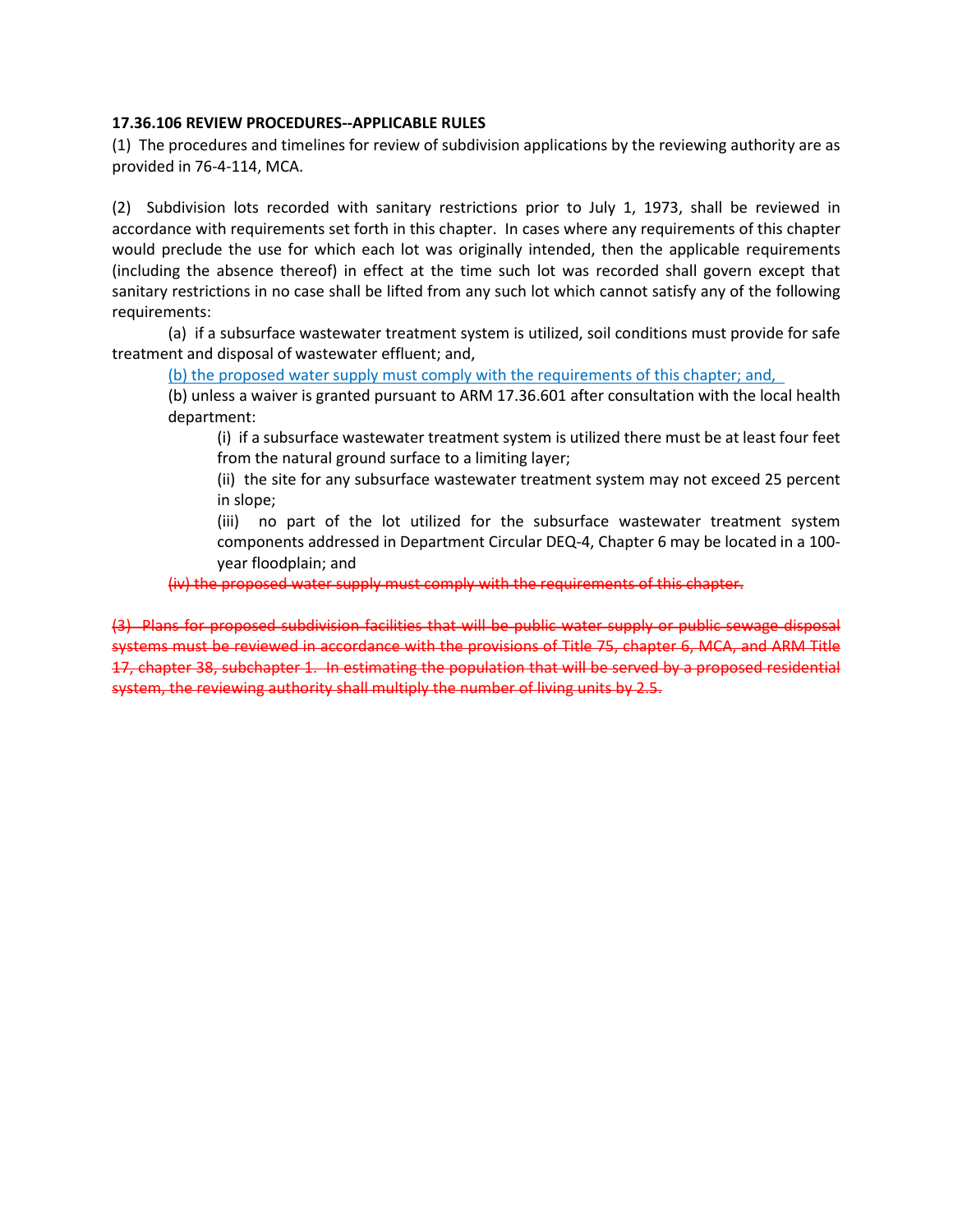#### **17.36.108 COMPLIANCE WITH LOCAL REQUIREMENTS**

(1) The applicant shall provide the department with evidence as to whether non-public facilities for the supply of water and disposal of wastewater are in compliance with applicable laws and regulations of local government. The evidence must be in one of the following forms:

(a) for an application that is not subject to review by a local reviewing authority under 76-4-104, MCA, a certification of compliance that is signed by the local health officer having jurisdiction. The applicant shall submit the certification to the department with the subdivision application prior to issuing a certificate of subdivision approval; or

(b) for an application that is subject to review by a local reviewing authority under 76-4-104, MCA, a signed certificate of subdivision approval.

(2) As provided in ARM 17.36.110, the The department may not issue a certificate of subdivision approval if non-public facilities for water supply or for the disposal of wastewater are proposed, unless the applicant has submitted evidence, in accordance with (1), that the design for the non-public water supply and wastewater disposal facilities complies with applicable laws and regulations of local government.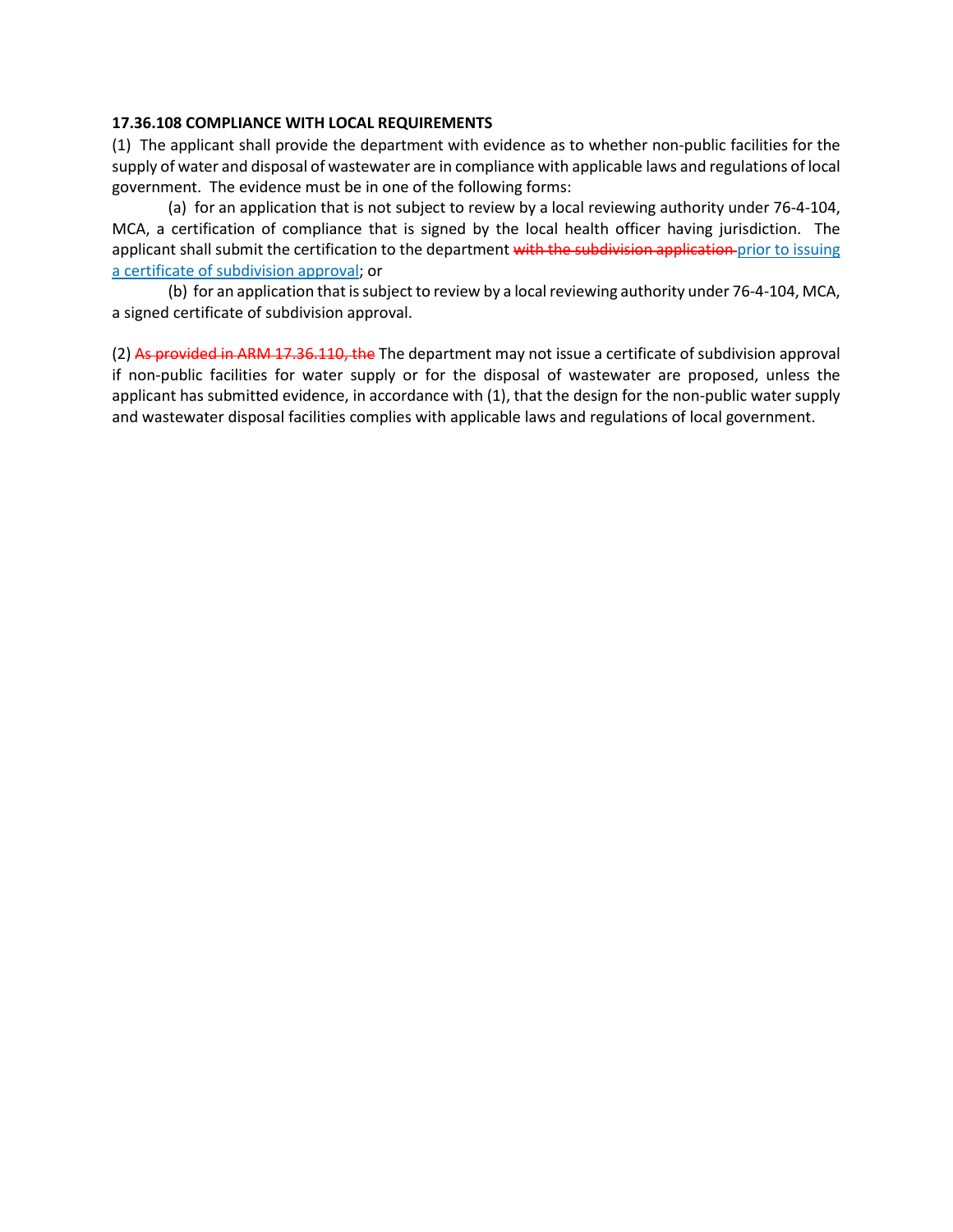#### **17.36.110 CERTIFICATE OF APPROVAL**

(1) Subject to the local certification requirements set out in  $(2)$ , The reviewing authority shall issue a certificate of subdivision approval if:

(a) an applicant has submitted all of the information required by this chapter;

(b) the requirements of this chapter and of the Montana Environmental Policy Act have been met; and

- (c) the reviewing authority determines that:
- (i) wastewater will not pollute or degrade state waters or endanger public health;
- (ii) all wastewater disposal facilities are sufficient in terms of capacity and dependability;
- (iii) the water supply will be sufficient in terms of quality, quantity, and dependability;
- (iv) solid waste disposal will be in accordance with applicable state laws and rules; and
- (v) storm drainage will have proper drainageways and the drainage will not pollute state waters.
- (vi) local certification is provided in accordance with 17.36.108(1)

(vii) preliminary plat approval or zoning approval from local authority if applicable?

(2) The reviewing authority may not issue a certificate of subdivision approval if non-public facilities for water supply or for the disposal of wastewater are proposed, unless the applicant has submitted evidence, in accordance with ARM 17.36.108(1), that the design for the non-public water supply and wastewater disposal facilities complies with applicable laws and regulations of local government.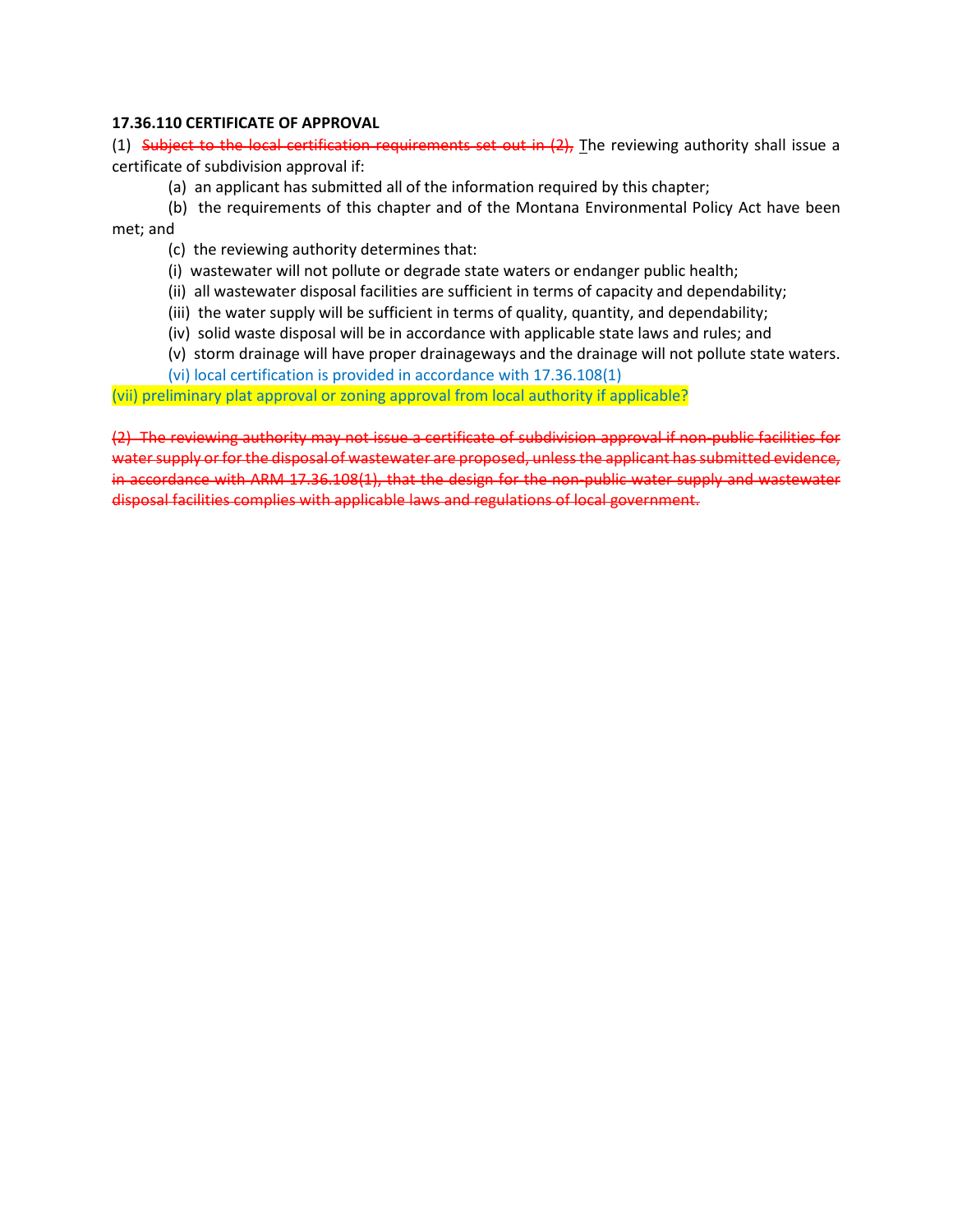## **17.36.112 RE-REVIEW OF PREVIOUSLY APPROVED FACILITIES: PROCEDURES**

(1) Facilities previously approved under Title 76, chapter 4, MCA, are not subject to review, if: (a) they are not proposed to be changed,

(b) are not affected by a proposed change to another facility,

(c) meet the conditions of their approval and are operating properly.

(2) To determine whether previously approved water, sewer, and storm water facilities are operating properly, the reviewing authority may require submittal of well logs, water sampling results, any septic permit issued, evidence that the septic tank has been pumped in the previous three years unless the system is less than 5 years old, and documentation from the owner stating that storm water runoff is adequately controlled.

(3) Facilities that deviate from the conditions of an existing approval issued under Title 76 chapter 4 MCA must meet all applicable requirements of this chapter. The facilities are subject to the rules and standards in effect at the time the application is submitted, except that, if a requirement in the applicable rules and standards would preclude a previously approved use of the parcel, the department may grant a deviation or waive the requirement that would preclude the use. Waivers and deviations are subject to ARM 17.36.601.

(4) Applications for amendments (rewrites) of certificates of subdivision approval, when no new subdivision is proposed, must be submitted in accordance with ARM 17.36.102.

(5) The application must describe any changes to previously approved facilities. The reviewing authority may require the applicant to submit additional information that the reviewing authority determines is necessary for the review.

(6) Except as provided in (7) and (8), if the proposed amendments are approved, the reviewing authority shall issue a revised certificate of subdivision approval pursuant to ARM 17.36.110.

(7) Amendments that consist solely of the relocation of previously approved facilities may be made through approval of a revised lot layout document. A revised lot layout document may be issued for lots with previously approved facilities if:

(a) changes that consist solely of the relocation or modification of previously approved facilities shown on the lot layout that do not affect the certificate of subdivision approval statement and meet the setback requirements;

(b) there are no changes in lot boundaries;

(c) changes in previously approved facilities comply with the current rules, or with the rules in place at the time of the approval;

(d) a copy of the revised lot layout document which complies with ARM 17.36.104 is provided to the department, and,

(e) the approved revised lot layout document is filed with the county clerk and recorder.

(8) As designated by the contract between the department and the local reviewing authority, certified local authorities or the department may issue revised lot layout documents that include the following:

• replacing distribution piping with gravelless trenches or vice versa in accordance with Circular DEQ-4,

• replacing a standard trench system with a pressure-dosed system that is designed according to Circular DEQ-4 and reviewed by the certified reviewer,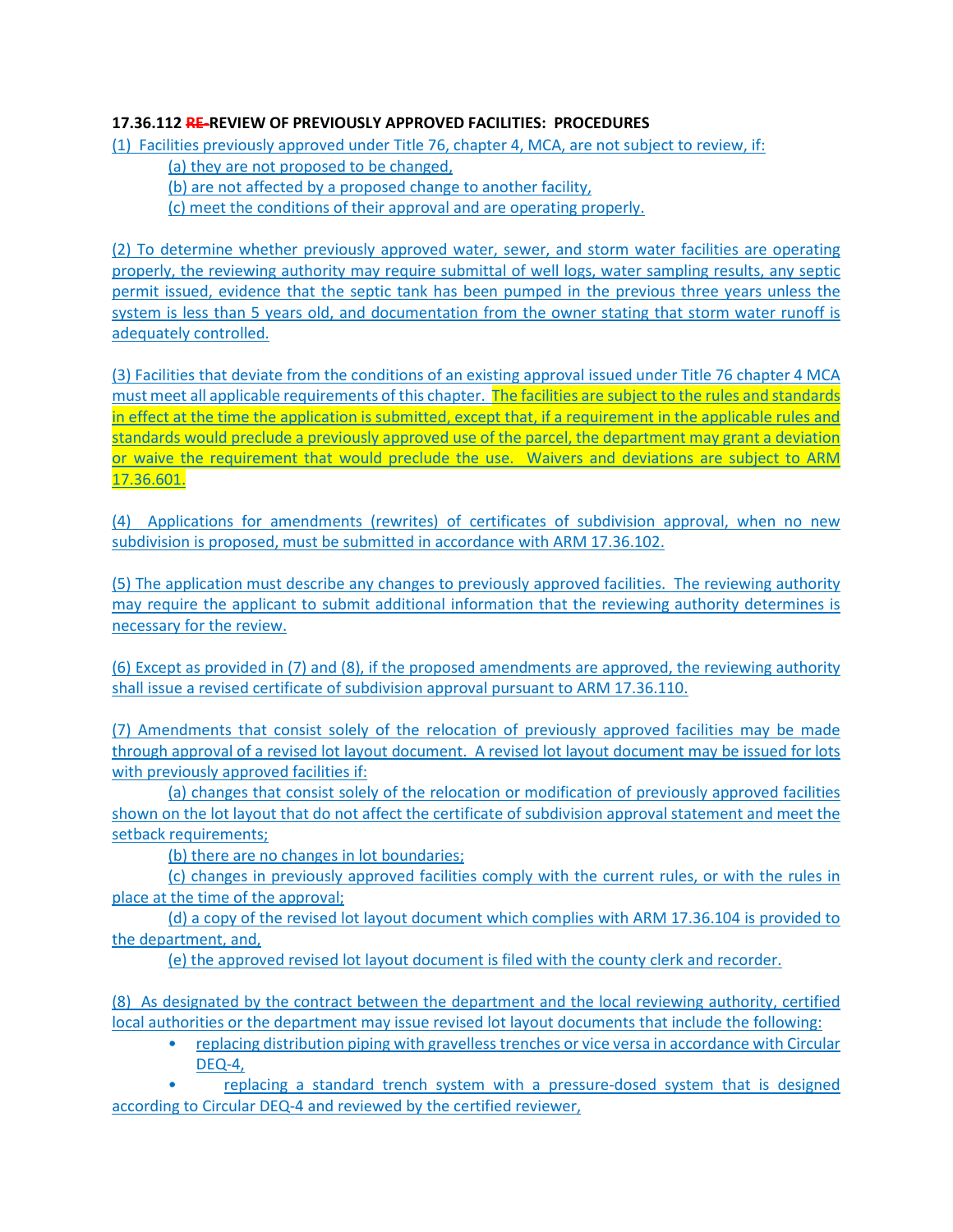• replacing a previously approved system with a similar system designed in accordance with the current version of Circular DEQ-4,

• replacing components in a previously approved system with similar components that meet criteria in Circular DEQ-4, and

• adding a water or wastewater treatment system that provides greater treatment than the approved system provided the approved system is installed and used as a redundant system and the new treatment system does not interfere with the operation of the approved system,

• installing any Level 2 system in place of any other Level 2 system through the revised lot layout process as long as no other facilities are changing,

approving changes to sizes of approved systems unless there is a limitation on the ground that cannot be overcome. If the Certificate of Subdivision Approval is for a 3 bedroom home the certified local authority may issue a permit for a larger home unless there are limitation caused by the soils, slope etc.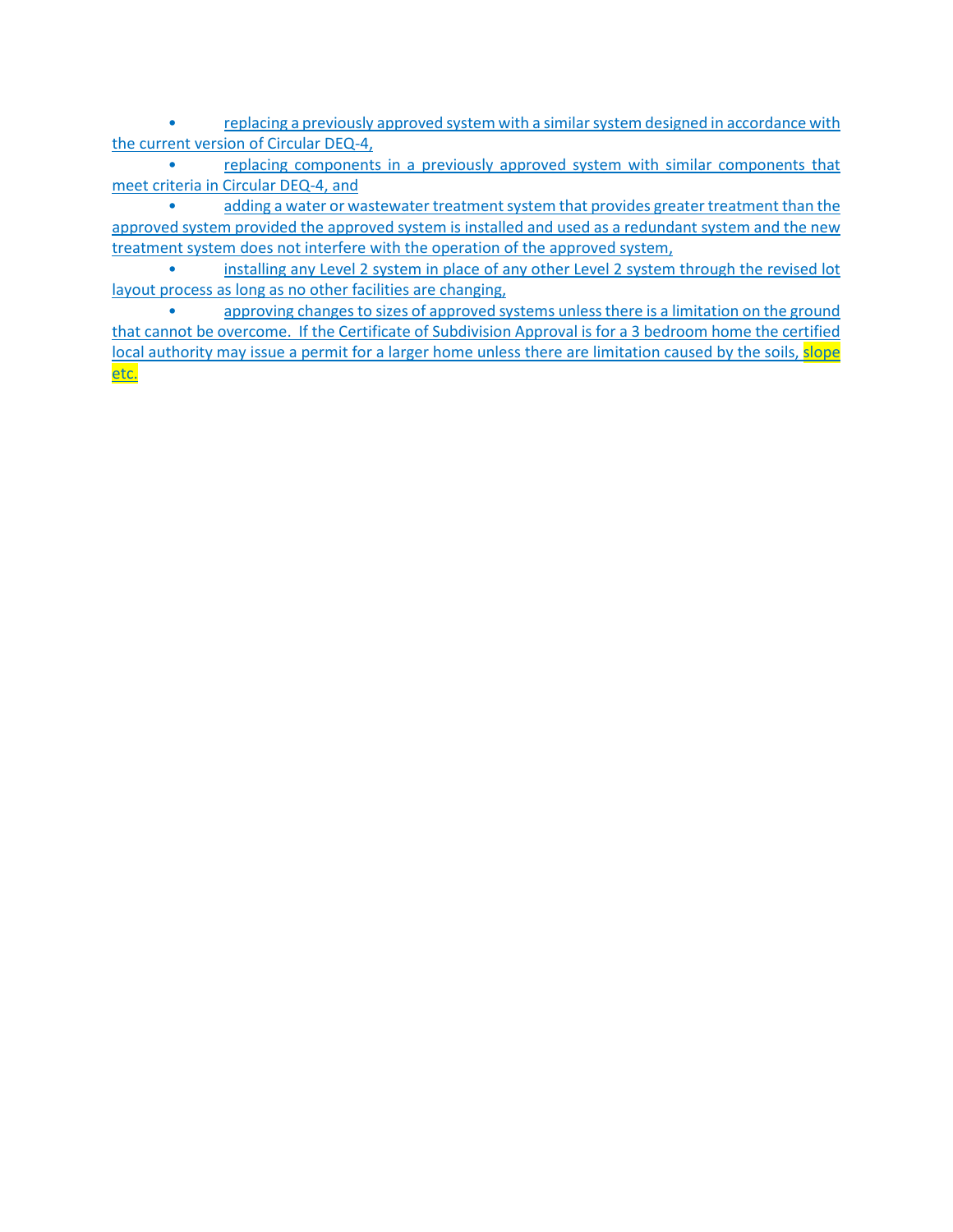# **17.36.116 CERTIFICATION OF LOCAL DEPARTMENT OR BOARD OF HEALTH AS THE REVIEWING AUTHORITY**

(1) A local department or board of health, if it requests certification, must be certified as the reviewing authority if the following requirements are met and the sanitarian or engineer is qualified as described in  $(2)$ :

(a) the local department or board of health employs a registered sanitarian or a professional engineer responsible to perform the actual review. Those local governments employing more than one registered sanitarian or professional engineer shall designate one such person to be responsible for the review program;

(b) unless delegated under 75-6-121, MCA, a local department or board of health may not review public water supply systems, public sewage systems, or extensions of or connections to these systems, except that a local department or board of health may be certified to review subdivisions proposed to connect to existing municipal water and wastewater systems or county water and sewer district systems previously approved by the department if no extension of the system is required; and if the existing public systems comply with the following requirements:

(i) the provisions of Title 76, chapter 4, MCA;

(ii) this chapter;

(iii) applicable department circulars;

(iv) Title 75, chapter 5, MCA;

(v) ARM Title 17, chapter 30, subchapters 5 and 7; and

(vi) other applicable laws and regulations.

(i) the existing public system is approved by the department and is in compliance with the provisions of Title 75, chapter 6, part 1, MCA, and ARM Title 17, chapters 30 and 38;

(ii) the managing entity of the public system certifies to the reviewing authority, on a form acceptable to the department, that:

(A) the system has an adequate capacity to meet the needs of the subdivision;

(B) the connections are authorized;

(C) the system is in compliance with ARM Title 17, chapter 38, and all other applicable department regulations;

(D) the appropriate water rights exist for this connection; and

(iii) the applicant submits to the reviewing authority the name and public water supply ID (PWSID) number of the public system.

(2) A registered sanitarian or registered professional engineer prior to must complete the following before becoming certified to performing subdivision reviews, shall:

(a) pass, with a score of at least 90 percent, a written examination administered by the department that demonstrates knowledge of:

(i) Title 76, chapter 4, MCA;

(ii) this chapter;

(iii) applicable department circulars;

- (iv) Title 75, chapter 5, MCA;
- (v) ARM Title 17, chapter 30, subchapters 5 and 7; and
- (vi) other applicable laws and regulations;

(b) have a minimum of one year's experience performing subdivision review under the direct supervision of the department or of a department-approved certified registered sanitarian or professional engineer; and

(c) for individuals previously qualified certified under this subsection, complete at least one subdivision review in the preceding two years. Previously qualified certified individuals who have not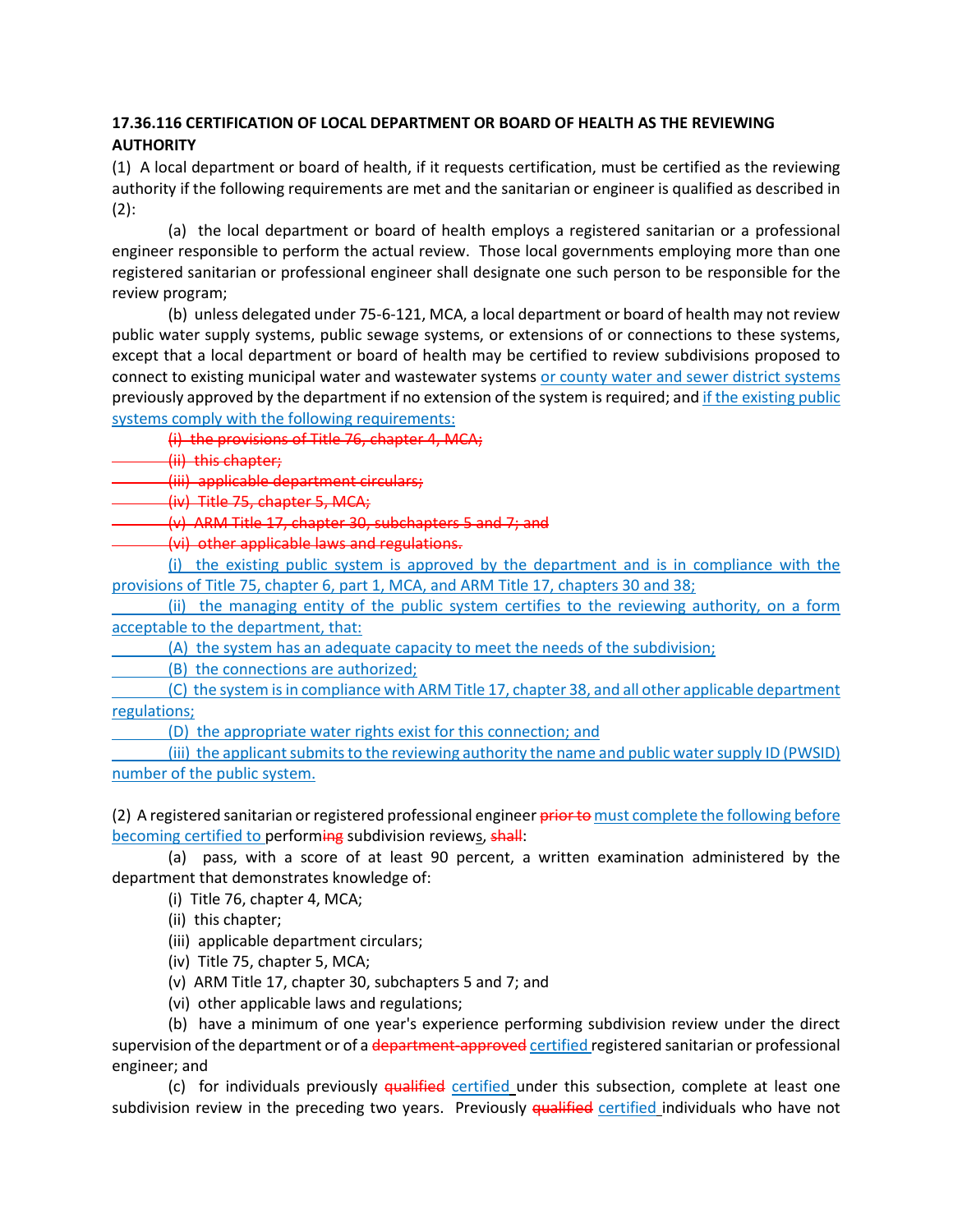completed at least one subdivision review in the preceding two years shall, prior to performing subdivision review, satisfy the requirements in subsection (2)(a).

(3) The department's oversight of a certified local reviewing authority's review of subdivision applications shall be limited to the following:

(a) within the 55-day statutory review period, the department shall determine, by reference to the local reviewing authority's review checklist or by other means, whether the local reviewer has conducted an element review, a completeness review of the application and whether the local reviewer has completed a compliance review of all systems designated by the contract between the department and the local reviewing authority. If the department determines that either of these any part of these tasks was not completed, the department may return the application to the local reviewing authority for further review or may itself complete the review;

(b) within the  $55$ -day statutory review period, the department may check the accuracy of the local reviewing authority's review of subdivision applications as designated by the contract between the department and the local reviewing authority. The department's accuracy checks must be limited to ten percent of the applications submitted to the department by the local reviewing authority, except that the department may also review an application:

(c) The department may also review an application:

(i) upon the request of the local reviewing authority; or

(ii) when the department has reason to question the local reviewing authority's determination for a particular application;

(e) (d) if the department identifies possible errors or discrepancies in the local reviewer's determination regarding an application, the department shall consult with the local reviewer. If, after consultation, the department does not agree with the local reviewer's determination regarding an application's compliance with applicable state laws, rules, and circulars, the department may, prior to the expiration of the review period for the application, modify the local determination regarding the state requirements;

(d) (e) in addition, to, or instead of, examining locally reviewed applications during the 55-day review period, the department may conduct an annual audit of a representative sample of locally reviewed applications.

(4) The department retains the right to suspend or revoke the certification of the local department or board of health if the department determines that the local reviewing authority is not complying with the sanitation in subdivisions act or other applicable statutes or rules.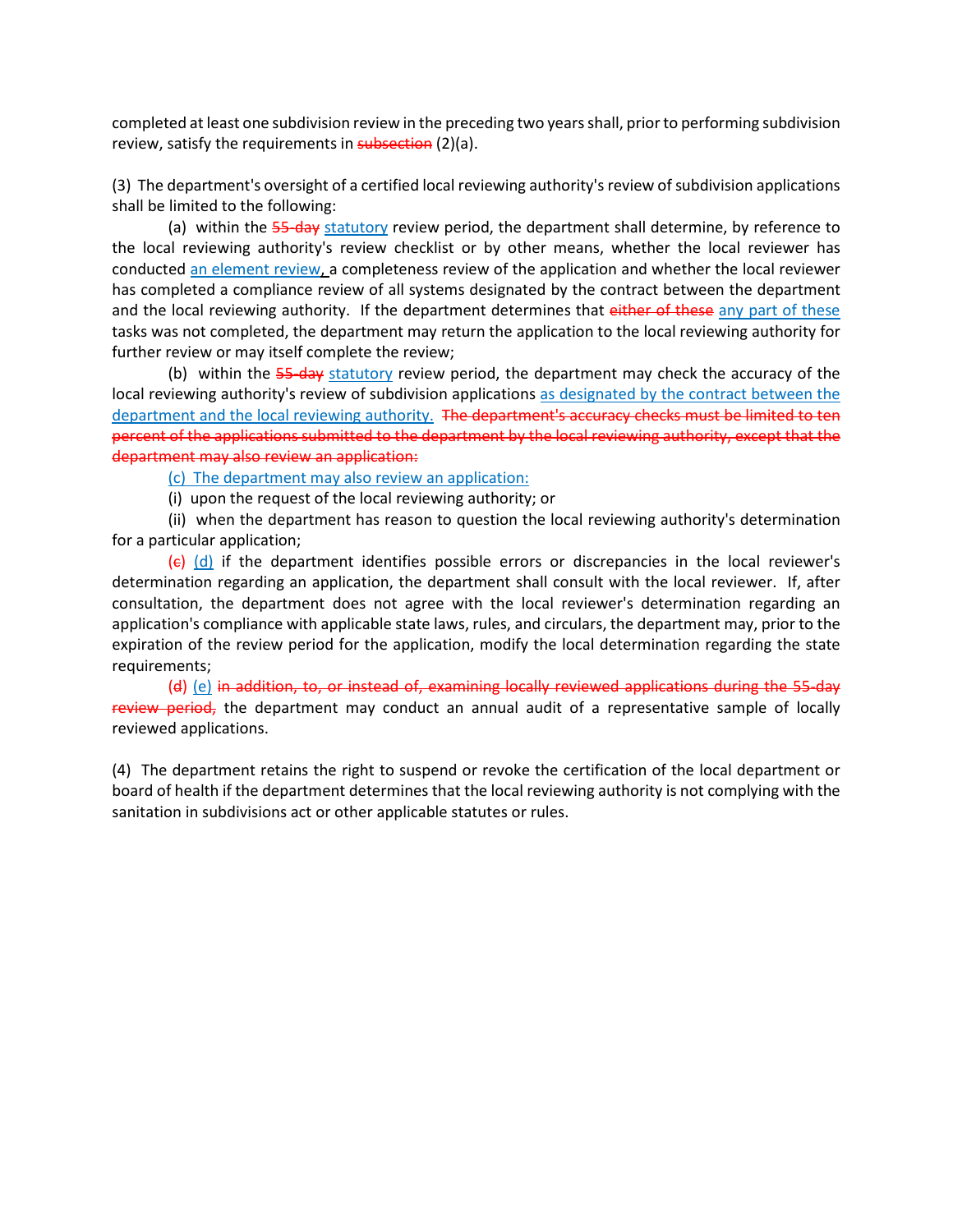## **17.36.117 WATER SYSTEMS**

(1) Plans for proposed subdivision facilities that include public water supply systems must be reviewed in accordance with the provisions of Title 75, chapter 6, MCA, and ARM Title 17, chapter 38, subchapter 1;

2) Non-Public Water Systems must comply with Circular DEQ-20;

(3) Systems required by this rule, which must be designed by a professional engineer, are subject to the requirements of ARM 17.36.121.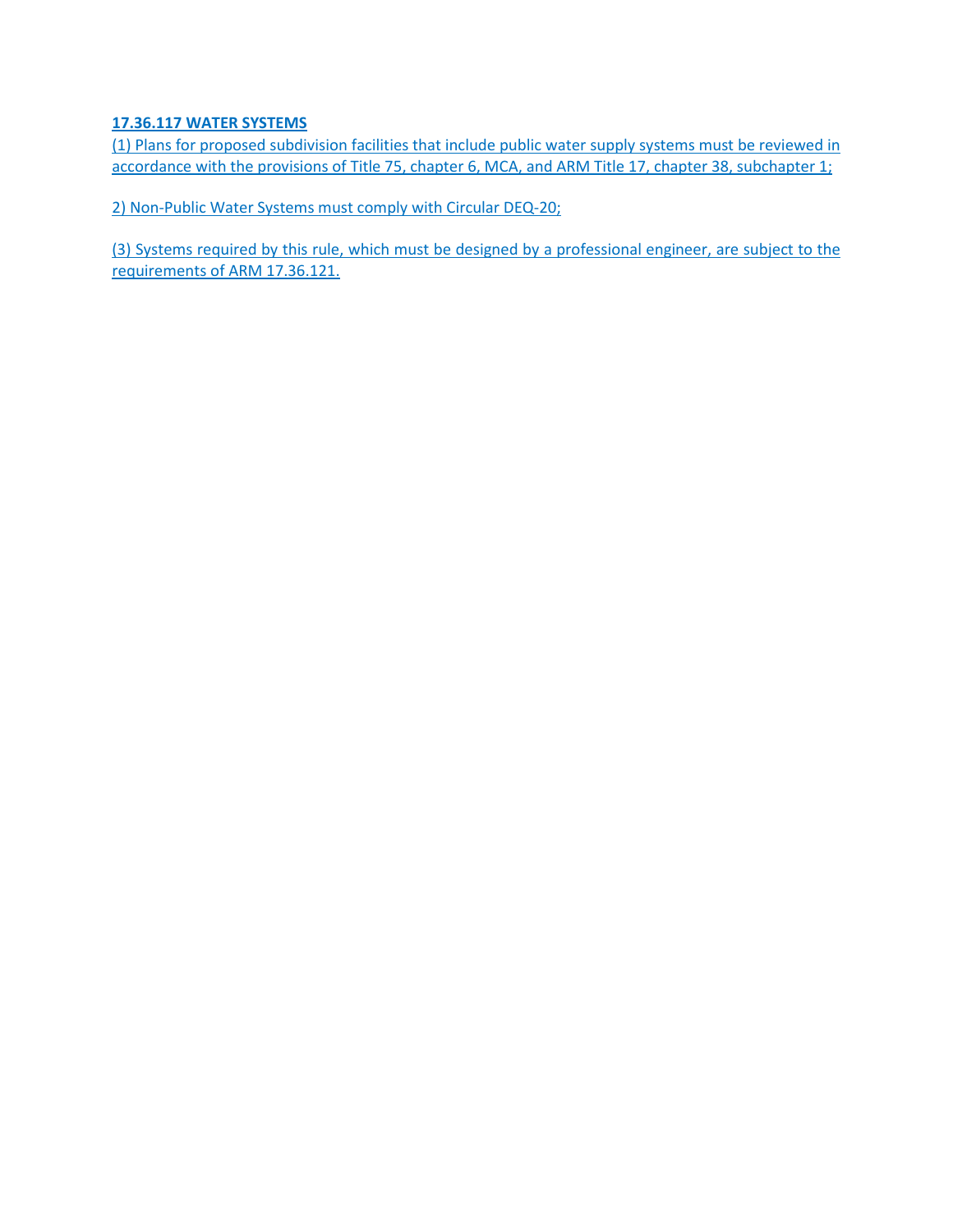# **17.36.120 SOLID WASTE**

(1) When removed from the subdivision, the solid wastes must be disposed of at a departmentlicensed site in accordance with ARM 17.50.508 or an appropriate out-of-state waste disposal site.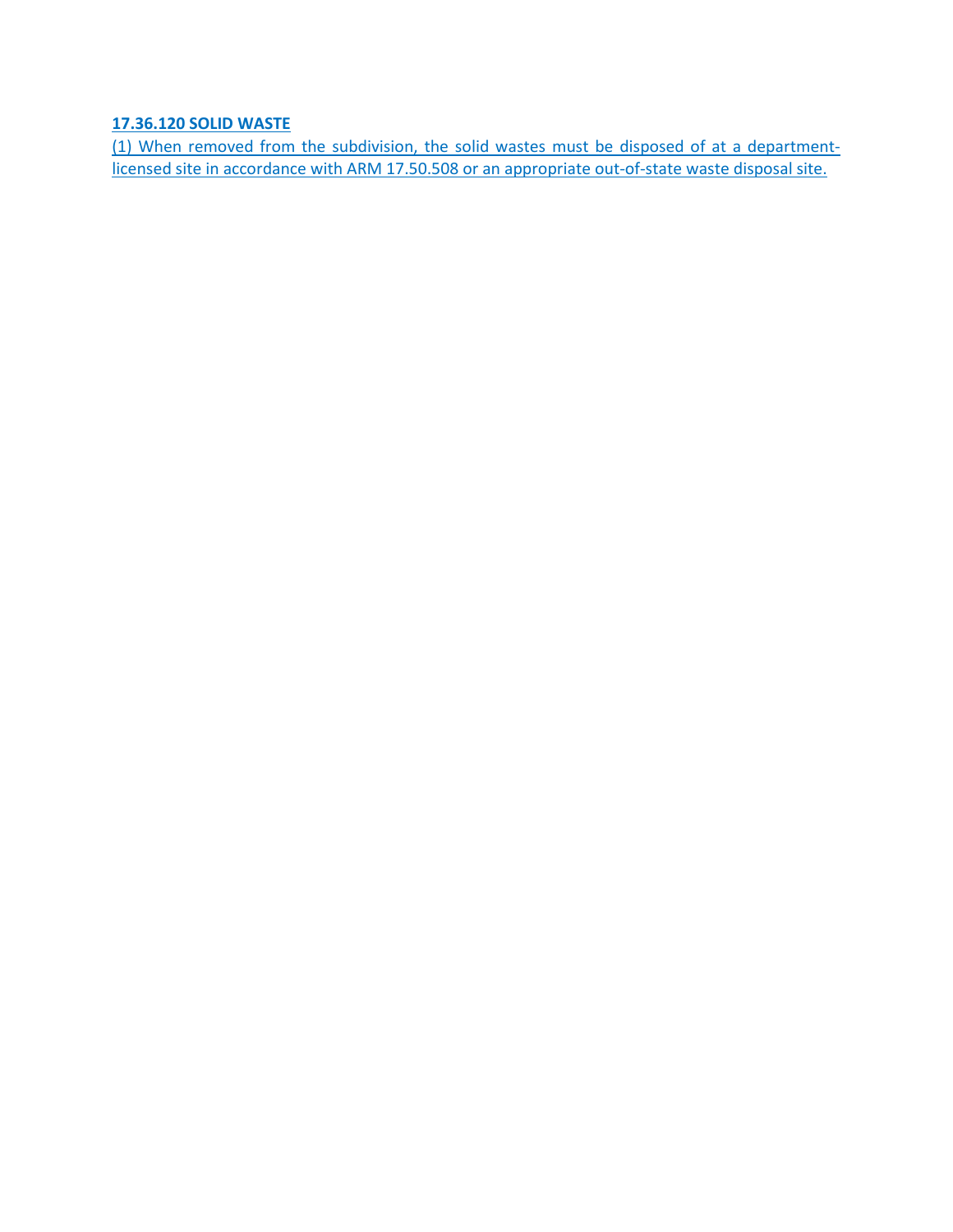## **17.36.121 REQUIREMENTS FOR SYSTEMS DESIGNED BY PROFESSIONAL ENGINEERS**

(1) The requirements in this rule apply to systems for which plans and specifications must be submitted to the department by a professional engineer under ARM 17.36.117(2), ARM 17.36.310(2), or 17.36.320(2).

(2) The applicant shall submit documentation in the application indicating commitment to retain a professional engineer to provide certification that the system was built in conformance with the plans and specifications approved by the reviewing authority.

(3) A person may not commence or continue the operation of the system, or any portion of the system, until a professional engineer has certified by letter to the department that the system, or portion of the system constructed, altered, or extended to that date, was completed in substantial accordance with the plans and specifications approved by the department and that there are no deviations from the design standards of the applicable circulars, other than those previously approved by the department.

(4) Within 90 days after completion of construction of the system, a set of certified "as-built" drawings must be signed by a professional engineer and submitted to the department.

(5) If construction of the system is not completed within three years after the department has issued its written approval of the plans and specifications, the approval is void and plans and specifications must be resubmitted to the department with appropriate fees, for review and approval. If the original conditions of approval, applicable rules, and design standards have not changed since the department approved the system, the department shall reissue the approval to allow an additional three years to complete construction.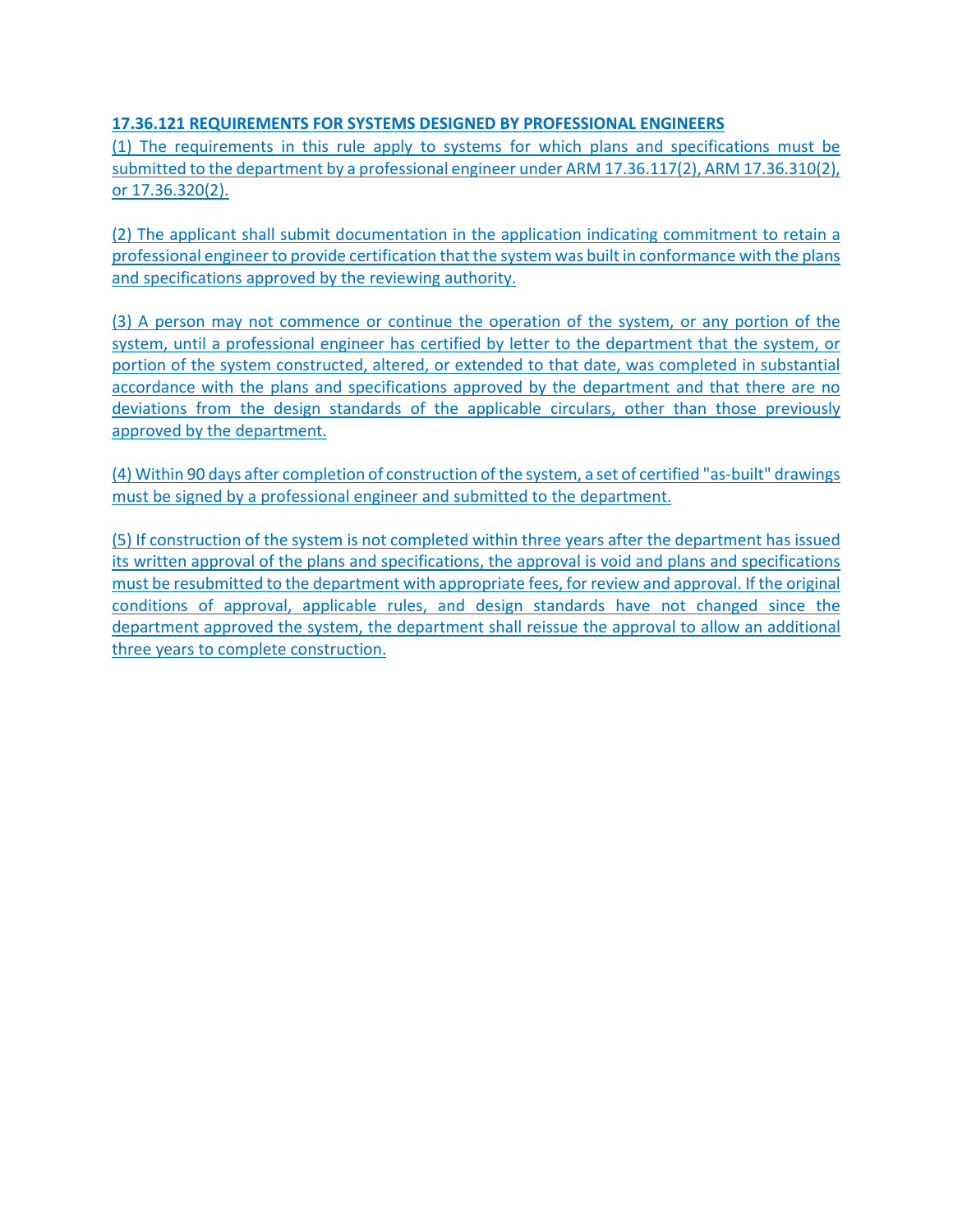### **17.36.122 OPERATION AND MAINTENANCE, OWNERSHIP, EASEMENTS AND AGREEMENTS**

(1) The applicant shall demonstrate that all public and multiple-user systems are adequately operated and maintained and shall submit an operation and maintenance manual acceptable to the department.

(2) Public systems must be owned by an individual or entity that meets the requirements of 75-6-126 MCA. The owner must be responsible for operation and maintenance and must have authority to charge appropriate fees.

(3) When required by Department Circulars; an operation and maintenance manual must be provided for water supply, wastewater treatment, and storm drainage facilities meeting the requirements of that circular.

(4) A proposed well isolation zone, as defined in ARM 17.36.101, or proposed drainfield mixing zone, as defined in ARM 17.36.101, must be located wholly within the boundaries of a lot unless one of the following are met:

(a) The adjoining land is owned by the same person;

(b) An easement has been provided for the well isolation zone or mixing zone;

(c) For public land, other authorization is obtained from the landowner to place the proposed well isolation outside the boundaries of the proposed subdivision;

(d) A mixing zone or well isolation zone may extend onto adjoining land that is dedicated for use as a rightof-way for roads, railroads, or utilities provided that the well location is at least 50 feet from the right-ofway boundary

(5) Easements must be obtained if the reviewing authority determines they are needed to allow adequate operation and maintenance of the systems or to comply with [76-4-104\(](http://leg.mt.gov/bills/mca/title_0760/chapter_0040/part_0010/section_0040/0760-0040-0010-0040.html)6)(i), MCA.  $50-2-116(1)(j)$  well isolation, MIssoula COunty? Easements must be filed with the county clerk and recorder at the time the certificate of subdivision approval issued under this chapter is recorded. Easements must be in one of the following forms:

(a) in writing signed by the grantor of the easement and

(i) adequately describes what is being conveyed,

(ii) contains language of conveyance

(iii) identifies the grantor and grantee of the easement; or

(b) if the same person owns both parcels, one of the following must be submitted with the application and recorded with the subdivision approval:

(i) A plat or certificate of survey for the proposed subdivision, illustrating the easement, and,

(ii) Covenant and Reservation Easement

a. The covenant and reservation easement must be signed by the landowner and recorded with the county clerk and recorder.

b. The covenant must stipulate that upon transfer of ownership of any of the subject parcels, an easement shall be recorded for the benefit of all parcels to allow permanent use and access to shared components of systems for the purposes of operation, maintenance, repair and replacement.

c. The covenant and reservation easement must include a map exhibit that stipulates the easement extents.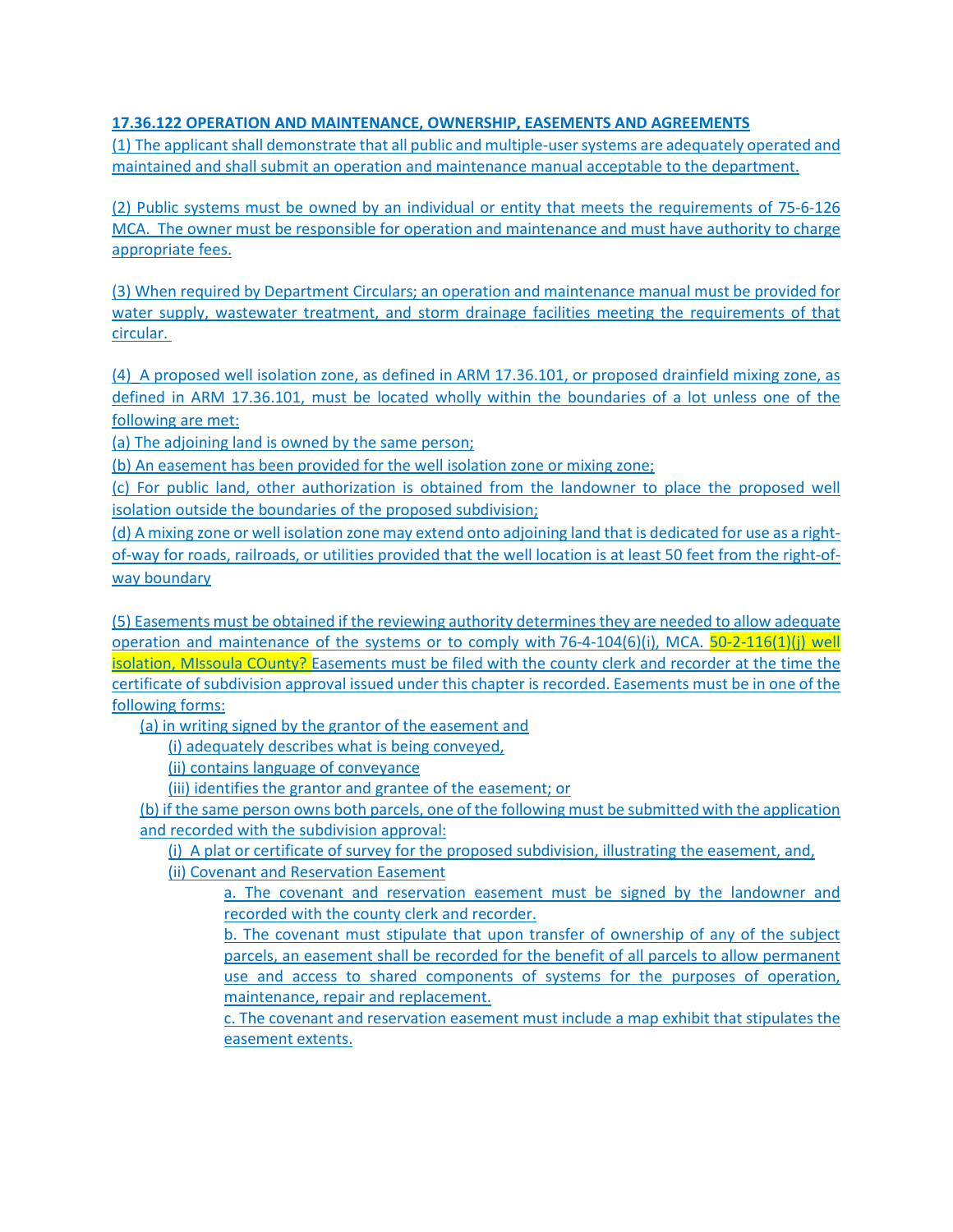(6) If an application includes a shared or multiple-user system that serves more than one lot, the applicant shall submit to the reviewing authority a user agreement that identifies the rights and responsibilities of each user. User agreements must be in a form acceptable to the department.

(7) If the same person owns more than one parcel, a covenant and reservation easement must be recorded with the county clerk and recorder at the time the certificate of subdivision approval issued under this chapter is recorded. The covenant and reservation easement must be signed by the landowner and recorded with the county clerk and recorder.

(a) The covenant must stipulate that upon transfer of ownership of any of the subject parcels, the user agreement shall be recorded for the benefit of all parcels to stipulate the responsibilities of each landowner regarding the operation, maintenance, repair and replacement of the system(s).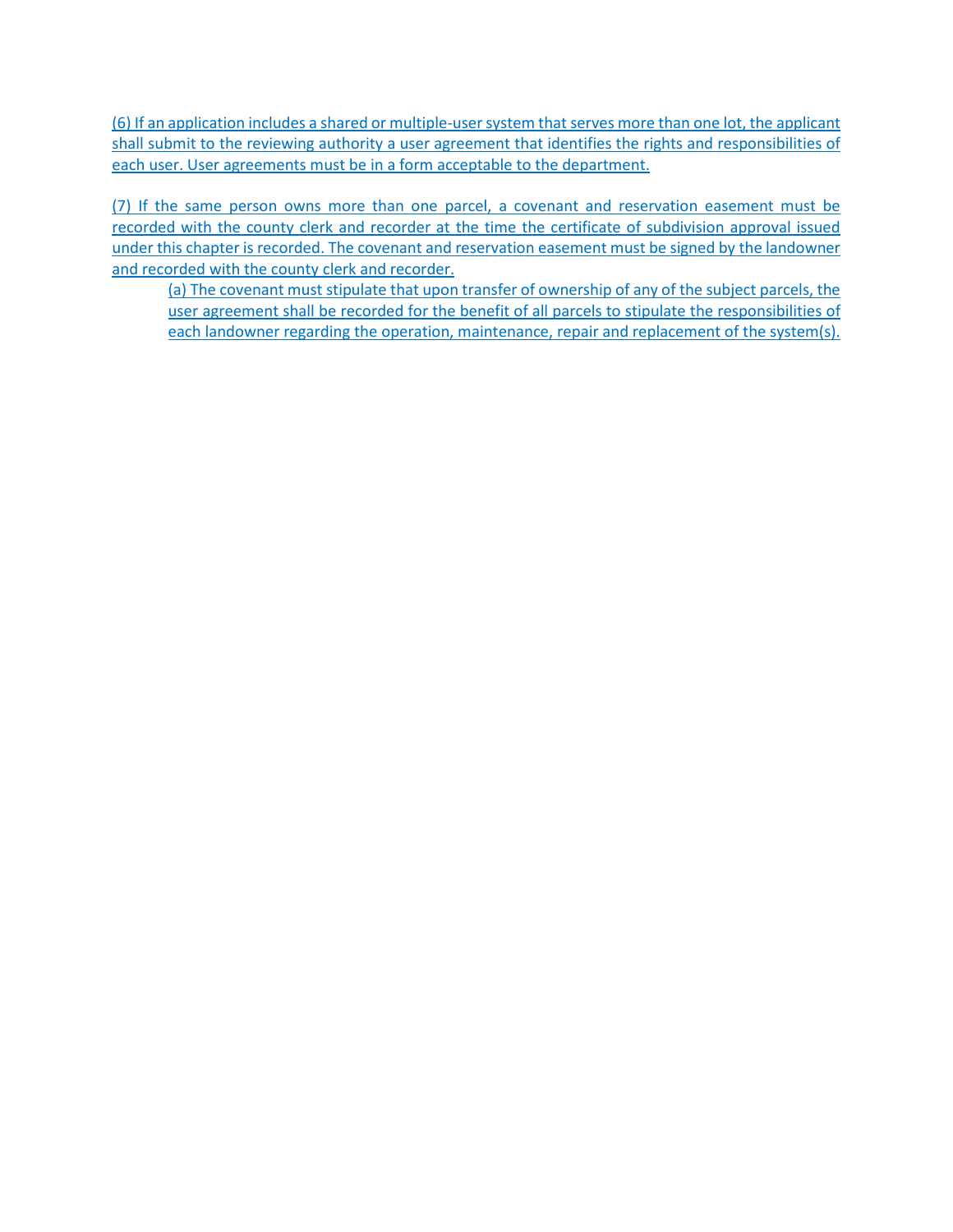## **17.36.123 CONNECTION TO PUBLIC WATER SUPPLY AND WASTEWATER SYSTEMS**

(1) New water supply and sewage disposal facilities in a subdivision must be provided by a connection to a public water supply or public wastewater system if any boundary of the subdivision is within 300 feet of any component of the public system.

(2) Unless a waiver is granted pursuant to ARM [17.36.601,](http://www.mtrules.org/gateway/ruleno.asp?RN=17.36.601) the reviewing authority may not approve the connection of a proposed subdivision to an existing public system unless:

(a) the existing public system is approved by the department and is in compliance with the provisions of Title 75, chapter 6, part 1, MCA, and ARM Title 17, chapters 30 and 38;

(b) the managing entity of the public system certifies to the reviewing authority, on a form acceptable to the department, that:

(i) the system has an adequate capacity to meet the needs of the subdivision;

(ii) the connections are authorized;

(iii) the system is in compliance with ARM Title 17, chapter 38, and all other applicable department regulations; and

(iv) the appropriate water rights exist for this connection; and

(c) the applicant submits to the reviewing authority the name and public water supply ID (PWSID) number of the public system.

(3) If the proposed additional connections will create a new public system, the applicant shall submit plans and specifications for the entire system (existing and proposed) for review and approval by the department in accordance with the provisions of Title 75, chapter 6, part 1, MCA, and ARM Title 17, chapters 30 and 38.

(4) The department may grant a waiver to the requirement in (1), pursuant to ARM 17.36.601, if the applicant demonstrates that connection to the public system is physically impractical or that easements cannot be obtained.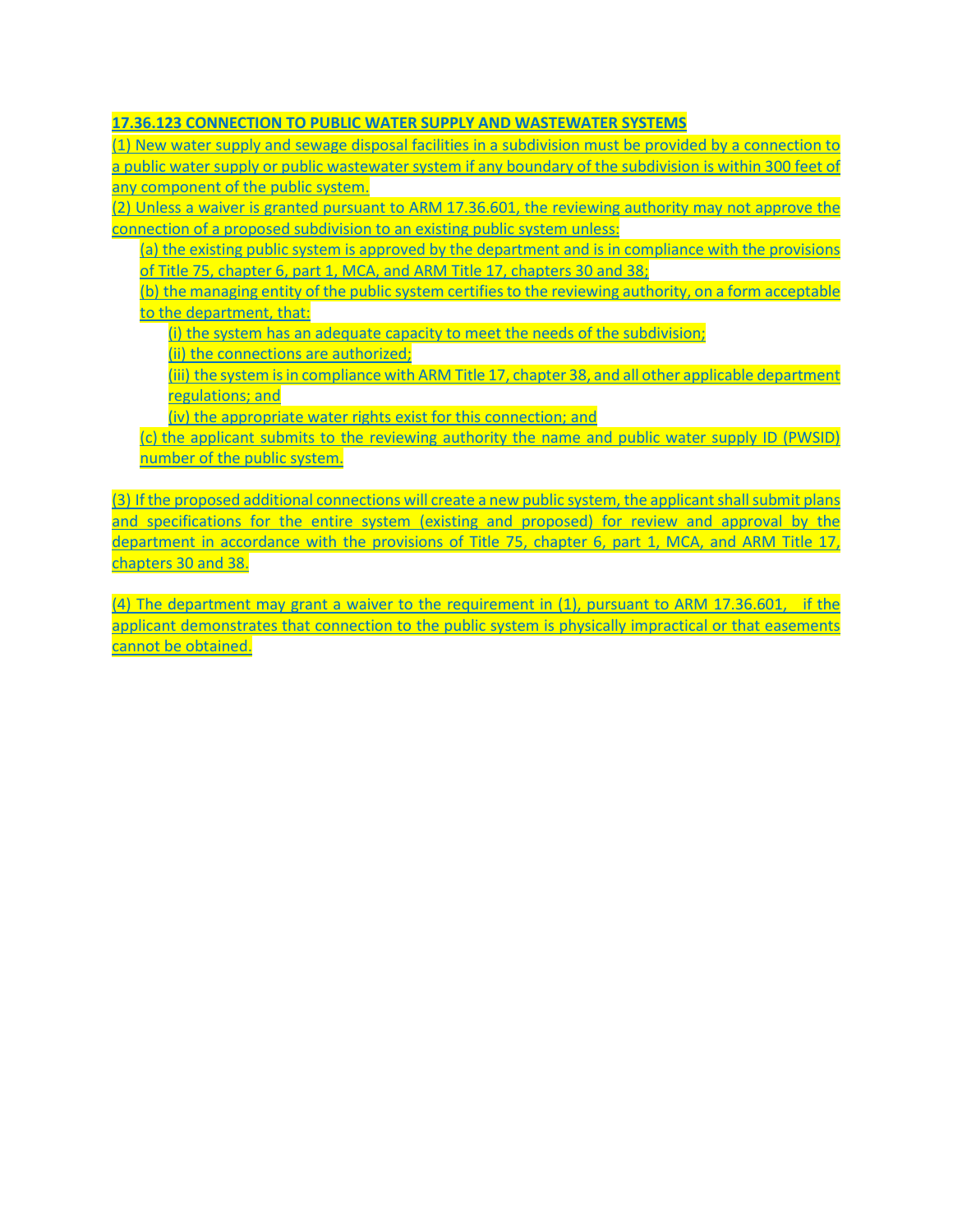#### **[17.36.124](http://www.mtrules.org/gateway/ruleno.asp?RN=17.36.345) SUBDIVISION ADJACENT TO STATE SURFACE WATER**

(1) Where the department has determined that the disposal of sewage from a proposed subdivision may adversely affect the quality of a lake or other state waters, the department may require additional information and data concerning such possible effects. Upon review of such information, the department may impose specific requirements for sewage treatment and disposal as are necessary and appropriate to assure compliance with the Water Quality Act, Title 75, chapter 5, MCA, and water quality and nondegradation standards, ARM Title 17, chapter 30, subchapters 6, 7, 10, and 12.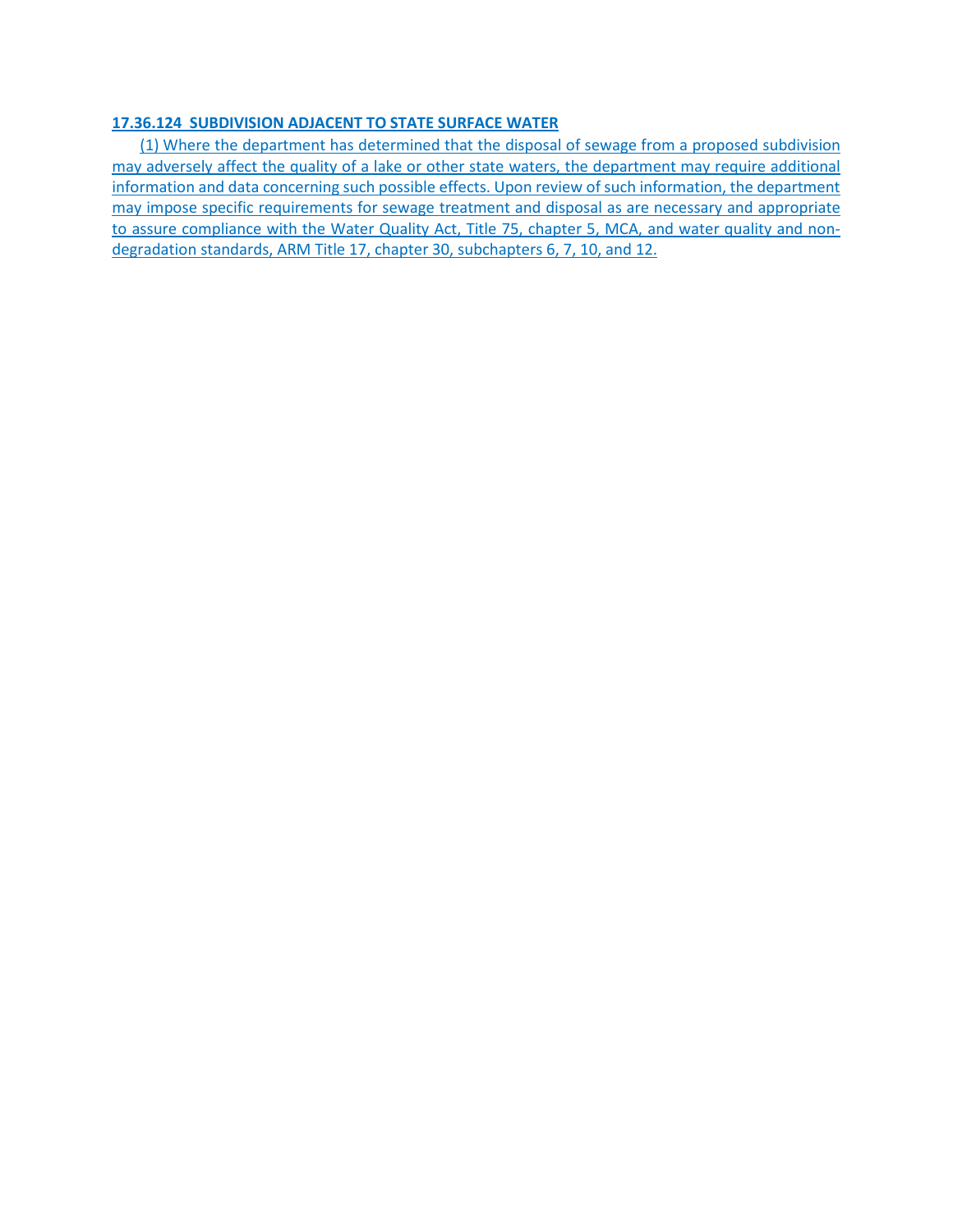#### **[17.36.125](http://www.mtrules.org/gateway/ruleno.asp?RN=17.36.345) CONDOMINIUM CONVERSIONS**

(1) Except as provided in (2) and (3), condominiums, including those to be constructed on parcels of land that are exempted from review under the provisions of Title 76, chapter 3, MCA, and including conversion of existing structures into condominiums, are subject to review under the requirements of this chapter.

(2) Conversions of existing structures into condominiums are not subject to this chapter where the converted units are to be served by existing municipal water and sewer facilities in a Class I or II city as defined in [7-1-4111](http://leg.mt.gov/bills/mca/title_0070/chapter_0010/part_0410/section_0110/0070-0010-0410-0110.html) , MCA.

(3) Where the water or sewage disposal system in an existing building to be converted into condominiums has already been approved under either department requirements or has been approved by the local health department under local requirements, such water or sewage disposal system is not subject to review under this chapter.